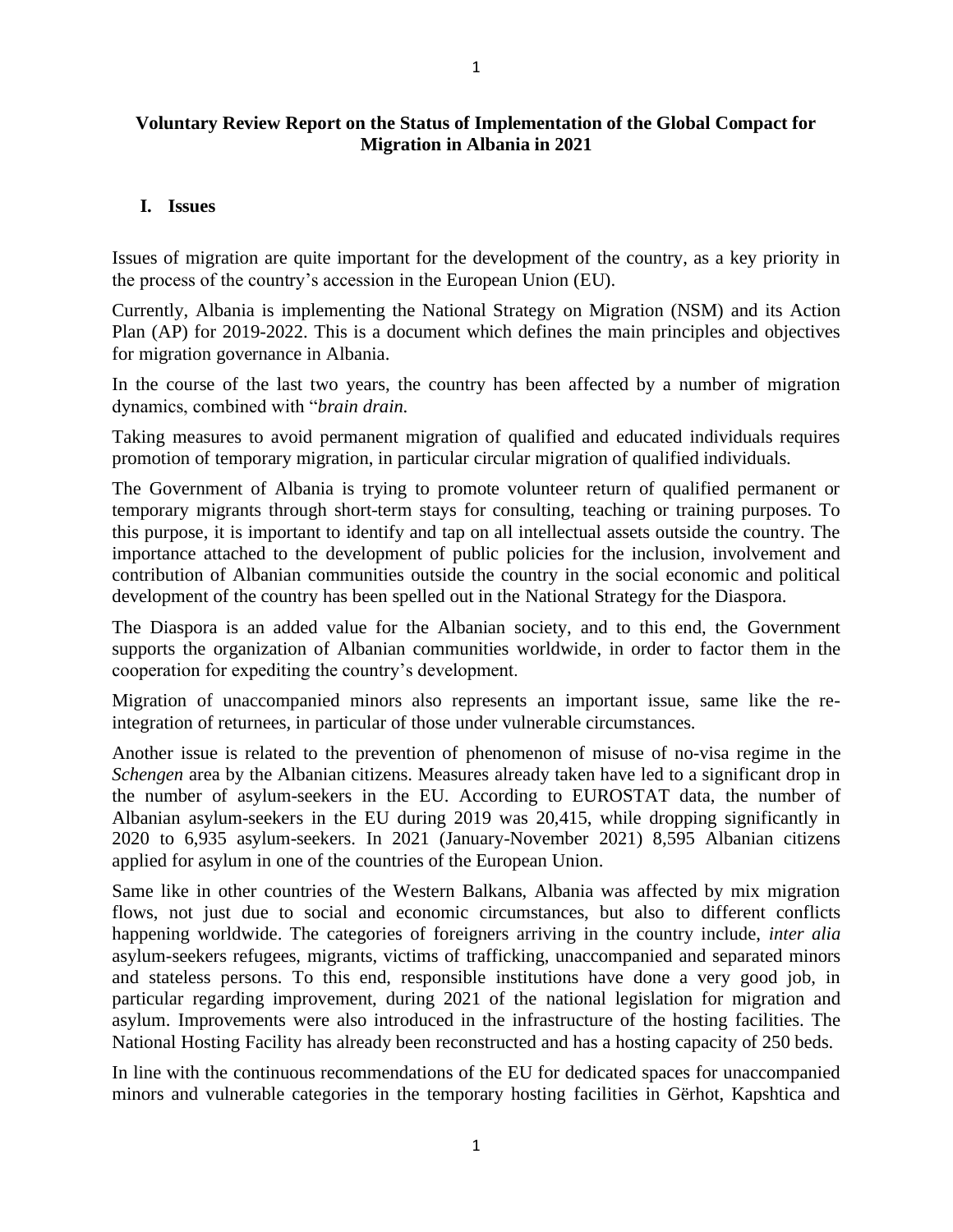Kakavija, there are already premises and dedicated adjusted spaces, in accordance with the specificities of these categories.

In the Border Police stations of Kapshtica and Kakavija there are special premises/facilities dedicated to vulnerable groups. These facilities, and other accommodation premises serve for accommodation during 10 hours which coincides with the deadline for screening of irregular immigrants. The Government of Albania has demonstrated a lot of responsibility in increasing capacities for registration and temporary accommodation of migrants, and the relevant training and development and planning for emergencies. These capacities reach up to 500 beds, depending on accommodation of migrants. In addition, in this aspect in the course of 2021 there was an update of the National Contingency Plan.

In August 2021, Albania started temporarily hosting evacuees/refugees from Afghanistan. Following a Council of Ministers decision adopted on 25 August 2021 under the asylum law as of end September close to 1150 were granted protection for one year pending security screening.

They are hosted in open facilities in various locations in Albania, with the understanding that they would further be resettled in the United States under a specific visa regime. While child protection system still faces challenges to fully respond to the needs of migrant, foreign, unaccompanied and/or separated or stateless children – UNICEF is supporting to keep children safe in the facilities through education, child friendly spaces and culturally adapted child protection mechanisms. $<sup>1</sup>$ </sup>

Albania adopted the Global Compact for Migration (GCM) during the Intergovernmental Conference on the Global Compact for Migration in Marrakesh, December 10-11, 2018. GCMis now part of migration policies and migration management in the country. The Ministry of Interior (MoI) through its Department of Anti-trafficking and Migration, as the lead governmental institutions responsible for migration policies has been working also in the course of 2021 to inform the responsible institutions and respective actors about the context and objectives of GCM. MoI and the Ministry of Finance and Economy (MoFE), as the main leading governmental institutions for the implementation of the National Migration Strategy (2019-2022) are consulting in regular bases with governmental and non-governmental stakeholders and actors involved in the process.

There has been important progress in light of improving "the coordinating mechanism for governance migration" through improved functionality in order to reach "improved horizontal and vertical coherence through extended operational and strategic coordination". This mechanism is an expression of the will of the Government of Albania towards adopting the *'Whole of Government"* approach in migration governance.

The Technical Secretariat for Migration was established in 2019, as a horizontal body under the Section for Migration in the Ministry of Interior. This structure is under the Migration Sector at the Directorate against Trafficking and Migration, General Regulatory and Compliance Directorate in the MoI. One of the main tasks of this Sector is to ensure monitoring of progress covering all pillars of the Strategy and its Action Plan, to ensure that it is comprehensive and upto-date, based on actual and standard information.

<sup>&</sup>lt;sup>1</sup> Information from UNICEF Albania.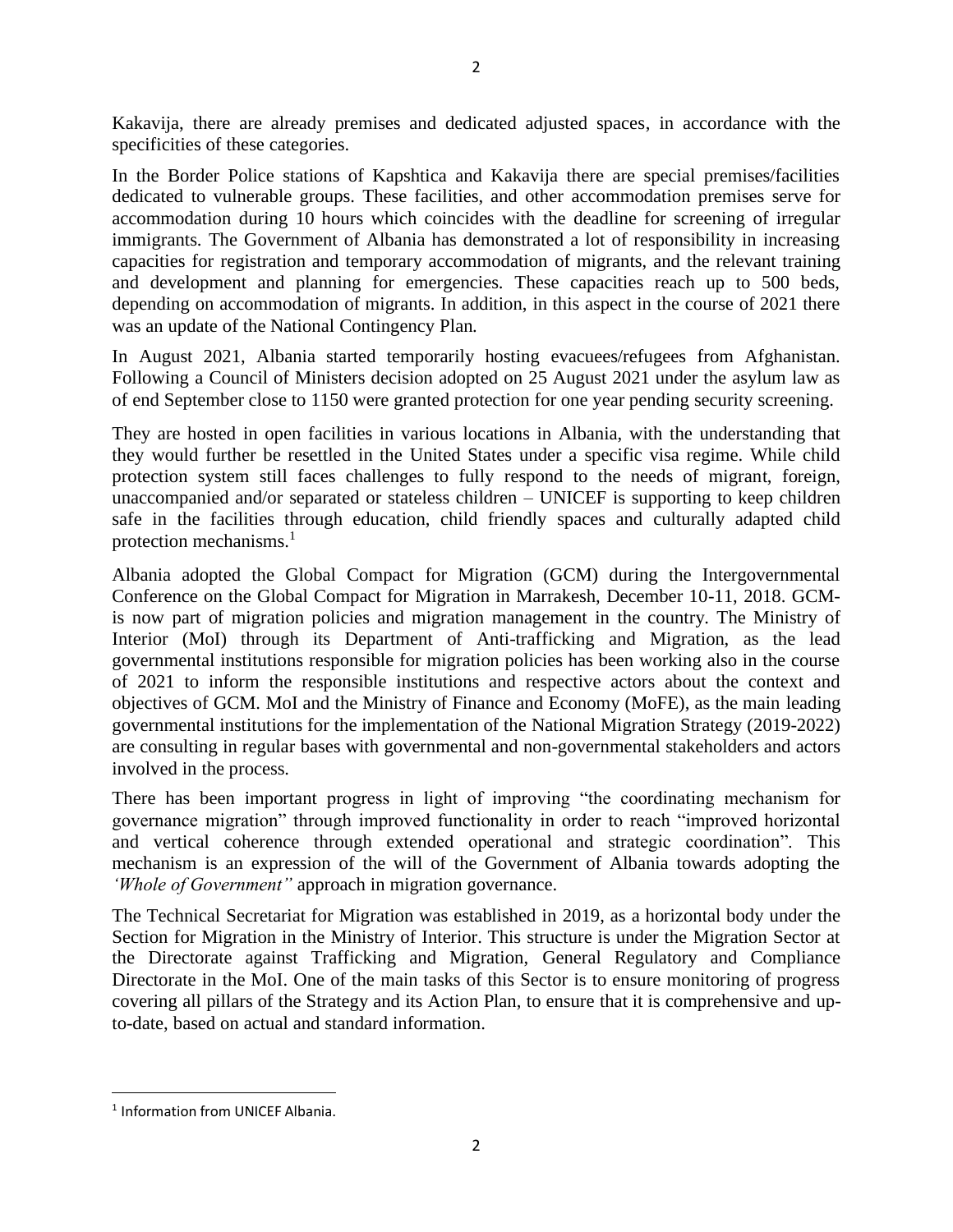The Technical Committee for Migration (TCM) was established in 2020, while the Steering Group for Migration of the National Strategy for Migration and the Action Plan was introduced in March 2021.

The Technical Secretariat for Migration (TSM) is in charge of coordinating monitoring activities of all leading agencies, by collecting quarterly reports to ensure harmonization, identification of gaps, and analyses of the trend for National Strategy on Migration (NSM) implementation. The unit has introduced an agenda with dates on which reports should be submitted and provides technical assistance for the central points, while clarifying and methodological aspect. In addition, the Technical Secretariat for Migration is in charge of integrating inputs coming from the leading agencies into a biannual progress report regarding implementation of the National Strategy on Migration (NSM) and of the action plan, and submits it to the Technical Committee for Migration, which is chaired by the Deputy Minister of Interior and composed of General Directors of each leading agency/institution in charge with implementation of NSM and of the Action Plan. The Technical Committee on Migration puts the TSM in charge of coordinating activities, in order to prepare a comprehensive annual draft report that covers all measures defined in the National Strategy for Migration and in its action plan, as well as to ensure an evaluation of the issues and recommendation's for corrective actions. The report is then submitted to Steering Group on Migration (SGM) for review. SGM discusses achievements and challenges identified by the Technical Secretariat based on the annual reporting and in line with the circumstances issues recommendations and makes proposals at the policy level for the Council of Ministers, regarding migration issues.

One of the achievements towards improving coordination for governance of migration in Albania is the successful Mid-term Review of the Action Plan of the National Strategy for Migration. Following the first years of implementation of the National Strategy on Migration (SKM) 2019- 2022, the Technical Secretariat for Migration, under the guidance of the Chair of the Technical Committee for Migration was supported by a consultancy team of IOM and conduced a midterm review of the strategy implementation.

The review of the National Strategy on Migration (NSM) and the action plan to identify and analyse specifically the outcome and challenges in the implementation of the Strategy, starting from June 2019 until June 2021. This process was in line with the circumstances and comes up with the proposal for the review of the remaining period of implementation until the end of 2022, based on the analysis outcome.

The review is based also on a previous study, i.e. *Scoping Study* on the applicability of the measures of the Strategy, which reflects the implementation status of SKM and of its action plan, and reviews the synergy of the NSM with other sectoral strategies that include migration-related measures.

Both the Review, and the *Scoping Study* have been done with the support of the project "Improved coordination for governance migration in Albania", which is implemented jointly by GIZ, Albania and IOM Albania, with financial assistance from GIZ, aiming at the continuous support for the Government of Albania to improve migration governance.

Important steps forward have been taken regarding review of activities of local government structures in the implementation of migration policies (process launched by the former Ministry for Diaspora), legislation and provision of assistance for migrants, with the legal changes in the Law no.38/2019 "On some additions and changes to law no.139/2015 "On local self-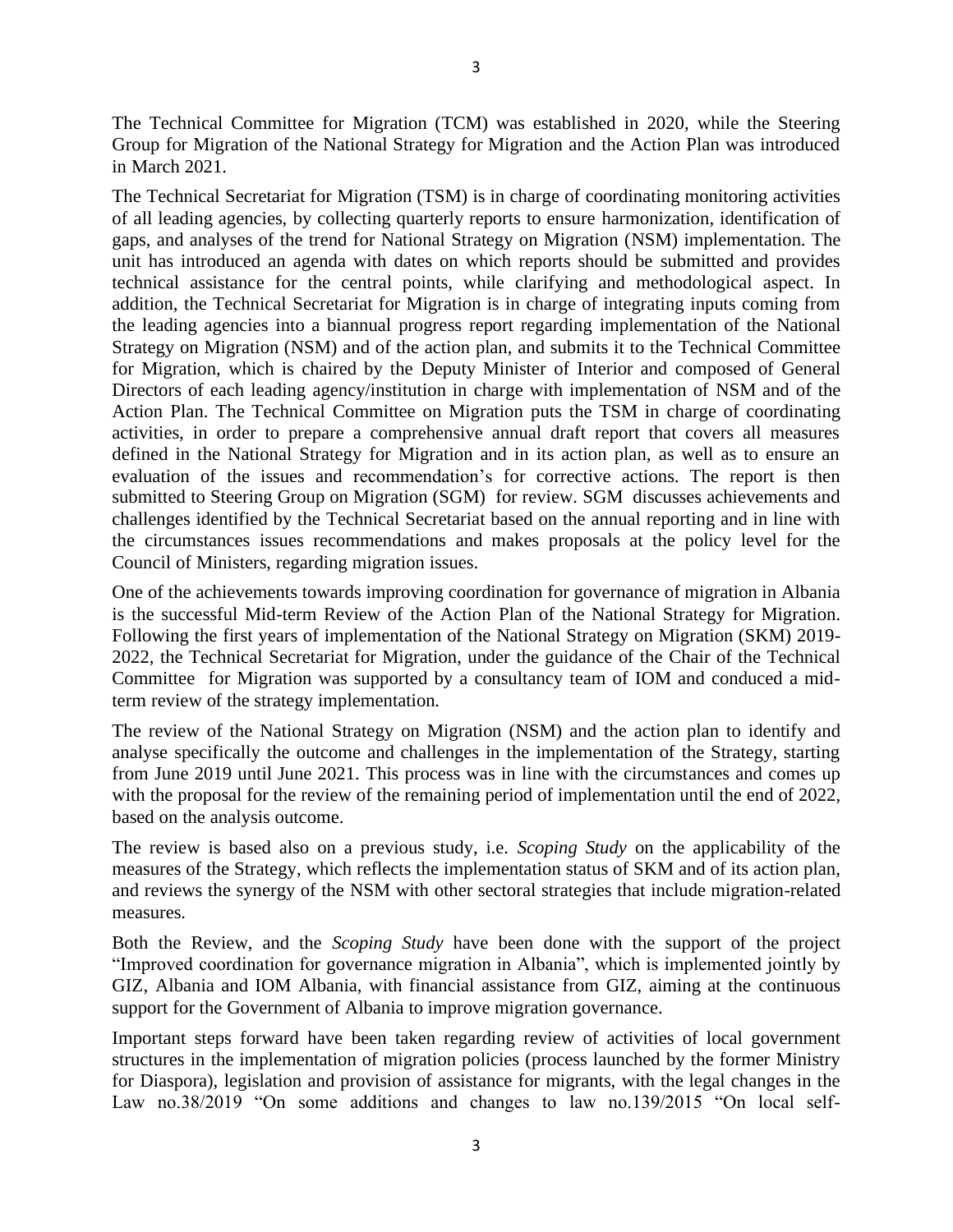governance" (the local government for this time is in charge of specific tasks and the establishment of specific structures about issues related to migration and diaspora) and DCM no.456 of 10.6.2020, "On some additions and changes to decision no.910, of 21.12.2020 of the Council of Ministers "On issues, scope of consultation, procedure, form and method of organization of local governance with the Consultative Council of local self-governance". (Consultations between central and local self-governance).

Furthermore, in order to ensure improved vertical and horizontal coherence of NSM, the Ministry of Interior has contributed to the process of formulation of all new strategic documents which are also relevant to issues pertaining to migration governance, while making sure that the measures in these strategies are coherent and constituent with the National Strategy for Migration (NSM) and its Action Plan.

The implementing institutions of the national strategy for migration (i.e. the Ministries) have submitted six regular biannual reports (Report on the National Strategy for Diaspora, for National Strategy on Legal Education and Integrated Border Management Strategy etc.) to the Permanent Mechanism of migration governance for the formulation and implementation of new sectoral and cross-sectoral strategies covering migration aspects.

Albania has developed key activities for the establishment of institutional capacities of the Albanian system for migration governance, and launching of foreseen operational measures.

There has been considerable progress regarding legislative reforms both in terms of ensuring compliance of national legislation with advanced EU standards, as well as in terms of meeting international commitments and obligations of Albania through negotiation and singing of agreements with destination, transit and origin countries of migrants.

This Report of Volunteer Review makes an assessment of the status of implementation of 23 GCM objectives, with specific focus on innovative policies and promising practices regarding these objectives; institutional measures and changes; barriers and challenges; synergies with regional development; lessons learned and how they can be "translated "into recommendations. The Report is focused on the following topics:

i) What is the impact of the GCM vision, responsibilities and common goal in the work of the interested parties in issues of migration?

ii) How have the main principles of GCM been applied (people-focused: international cooperation; national sovereignty; rule of law and due/fair process; sustainable development; human rights; gender-responsiveness; child-sensitive; whole government approach; and society approach);

iii) What has been the country's response towards implementation of GCM objectives, and in terms of coordination with public institutions and partner organizations?

## **II. Progress of GCM Objectives Implementation in Albania**

**Objective 1: Collect and utilize accurate and disaggregate data as a base for evidence-based policies**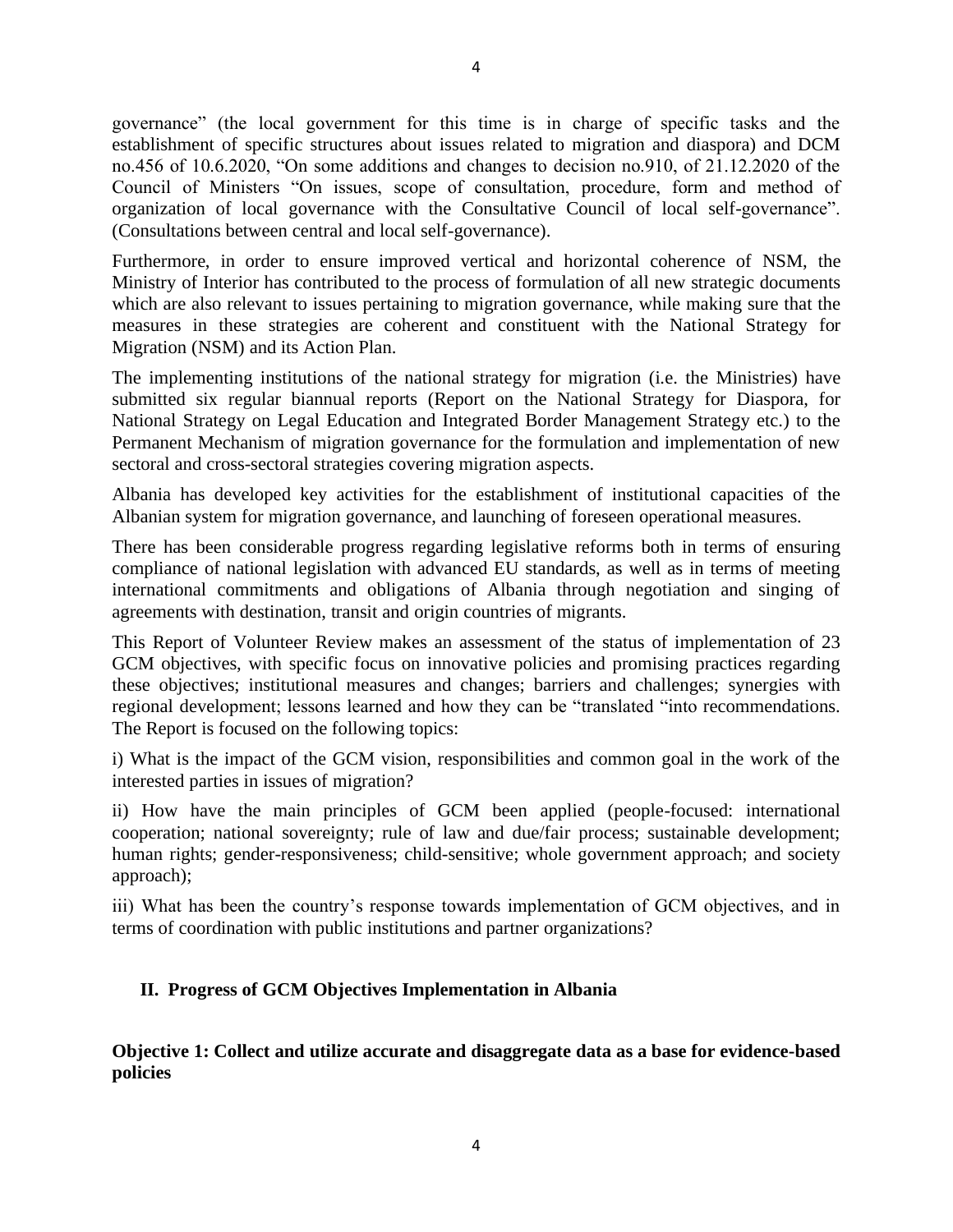Albania has continued with the process of improving data collection, analyses and division for migration, through improved institutional capacities for collection of administrative data on migration, through training, study visits, migration studies etc.

The new law no. 79/2021 "On foreigners" spells out the responsible state authorities for collecting and administering personal data on foreigners from state entities, private entities, Albanian or foreign citizens residing in the Republic of Albania, and from the foreigner person. These data get recorded in the National Electronic Registry for Foreigners.

According to Decision of Council of Ministers (DCM) no. 857 of 29.12.2021, "On the establishment and operation of National Electronic Registry for foreigners in the Republic of Albania" (NERF), and in line with Law no. 79/2021 "On foreigners", governmental responsible authorities for handling foreigners input and update personal data for foreigners in this registry. (NERF) contains personal data on foreign nationals/citizens. This electronic registry includes 5 main modules:

a) The Module for border crossing control, which contains data reflected and audited by the Border and Migration Department;

b) The Visa Module, which contains data input and audited by the Ministry for Europe and Foreign Affairs;

c) The Module of single permits and residence permits which contains data input and checked by the Border and Migration Directorate and the National Agency of Employment and Skills;

ç) The Module for handling foreigners staying illegally in the territory, which contains data reflected and checked by the Border and Migration Directorate;

d) The Module for ID cards and travel documents/papers for foreigners, which contains copies of these documents used by the foreign national while entering the Republic of Albania and for his/her identification.

The Albanian Institute of Statistics (INSTAT) is the responsible institution for the collection, processing and distribution of administrative data, including data on migration. The annual figures of immigrants are projected based on the integrated model on migration in Labour Force Survey since 2015. Migration Statistics are collected in line with Regulation 862/2007 of the Council of Europe, as a guide for the unification of collection and analysis of national statistics for migration and asylum and have been included for the first time in the Program of Official Statistic of 2017-2021. In addition, there is in place a new methodology for collection of data from public institutions which is expected to be operational soon.

With reference to INSTAT, as the key institution for establishing a joint system for migration data, with IOM expertise and the support of EUD-there is now in place a Gap Report about administrative data on migration. INSTAT has disseminated Guidelines for Migration Statistics in Albania to all institutions and line ministries. The new standard model for the collection of administrative data was processed further and was submitted to the Ministry of Interior and Border and Migration Directorate. The processing of a new model for data collection will be followed up by its dissemination, in order to make the new model accessible by all institutions, in order for it to be used as an official model for collection of administrative data, coordinated by the Technical Secretariat for Migration. INSTAT, in cooperation with IOM and CESS, with the support of GIZ launched the first Home Migration Survey (HMS) in 2019, with the participation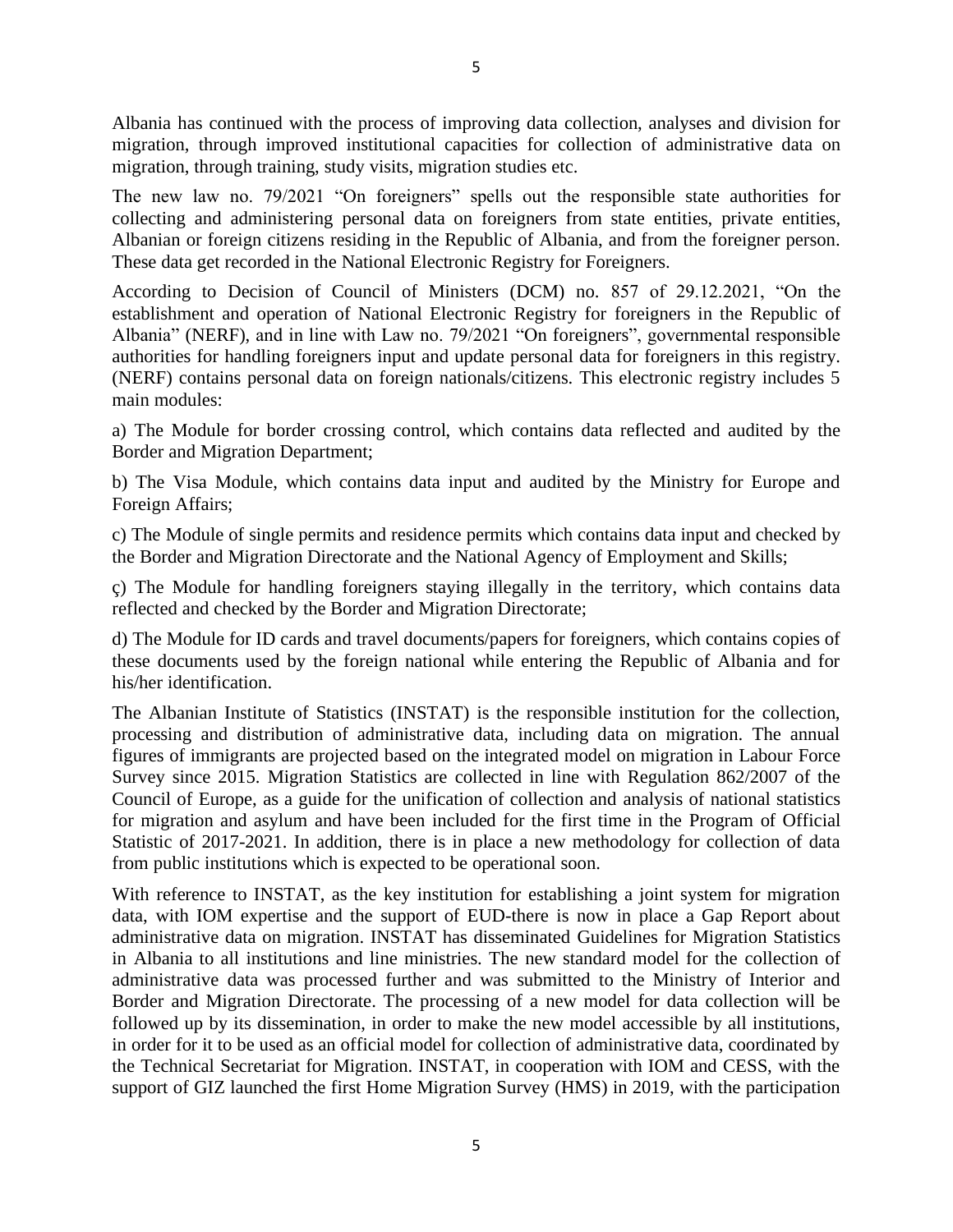of more than 20 thousand households, and more than 70 thousand respondents, the biggest of its kind ever launched in Albania.

The Border and Migration Department is in charge of collecting and processing in real time and continuously migration data through the Foreigners Electronic Registry (FER), while the data source for asylum-seekers and citizenship remains the Ministry of Interior. Based on the collected data, the MoI drafts and publishes country's migration profiles (both annual and extended), while reflecting the Findings of the European Commission (2007) for Extending and Improving Global Approach to Migration in the South-eastern regions bordering with the EU. The Ministry of Interior has finalized the Extended Migration Profile for 2015-2018.

In the context of cooperation with the countries of the region and international partners, Albania has launched its Regional Platform for Personal Data Exchange on Migration, developed by MARRI, i.e. Migration, Asylum, Refugees Regional Initiative. In addition, work is underway for the regional format of exchange of non-personal statistics for smuggling of migrants, with the support of IOM project "Improving capacities and mechanisms for identification and protection of migrants in the Western Balkans". Albania and the countries of the region exchange nonpersonal data, for purposes of prevention and reducing the risk of smuggling.

#### **Objective 2: Minimize the adverse drivers and structural factors that compel people to leave their country of origin**

The most sustainable way for reducing emigration flows is by promoting economic development and creation of new jobs. To this end, employment and strengthening of the labour force are priorities of the Government. In 2019, the Government of Albania adopted the National Strategy on Employment and Skills, and its Action Plan for 2019-2022. At the core of this document lay employment opportunities, education and skills for all, dignified labour, social inclusion and cohesion. The Government of Albania remains committed to incentives for education, training and employment of youth and unaccompanied minors in the countries of origin/residence, in cooperation with the local authorities. According to law no. 15/2019 "On employment promotion", returned emigrants and young persons under 29 are part of special groups for whom are available and adopted employment promotion programs.

The Covid-19 pandemic imposed a rapid growth in unemployment worldwide. It led to an unexpected increase of unemployed in Albania, and among Albanian emigrants in the countries of destination, since the sectors of employment of migrant labour, such as food supply and services, tourism, textiles, and retail trade were the most severely hit by the Pandemic. Emigrants are vulnerable to loss of employment and pay due to the negative economic impact of the pandemic. Despite efforts of the Government to save jobs, INSTAT reports that the private sector lost 23, 5005 jobs from January 2019 until June 2020. The government made efforts to generate new employment in the public sector, and consequently the number of public employees in Albania grew by 1% (1,483 jobs were generated) during the same timeframe. Meanwhile there have been efforts to maintain the level and qualify of public services, health and education services, as well as social services for the vulnerable marginal groups of population. About 2,500 households were added to the Social Assistance Program.

The Government came up with two packages of financial assistance, one for small businesses and ordinary citizens, and the second for employers and employees, in the form of subsidies for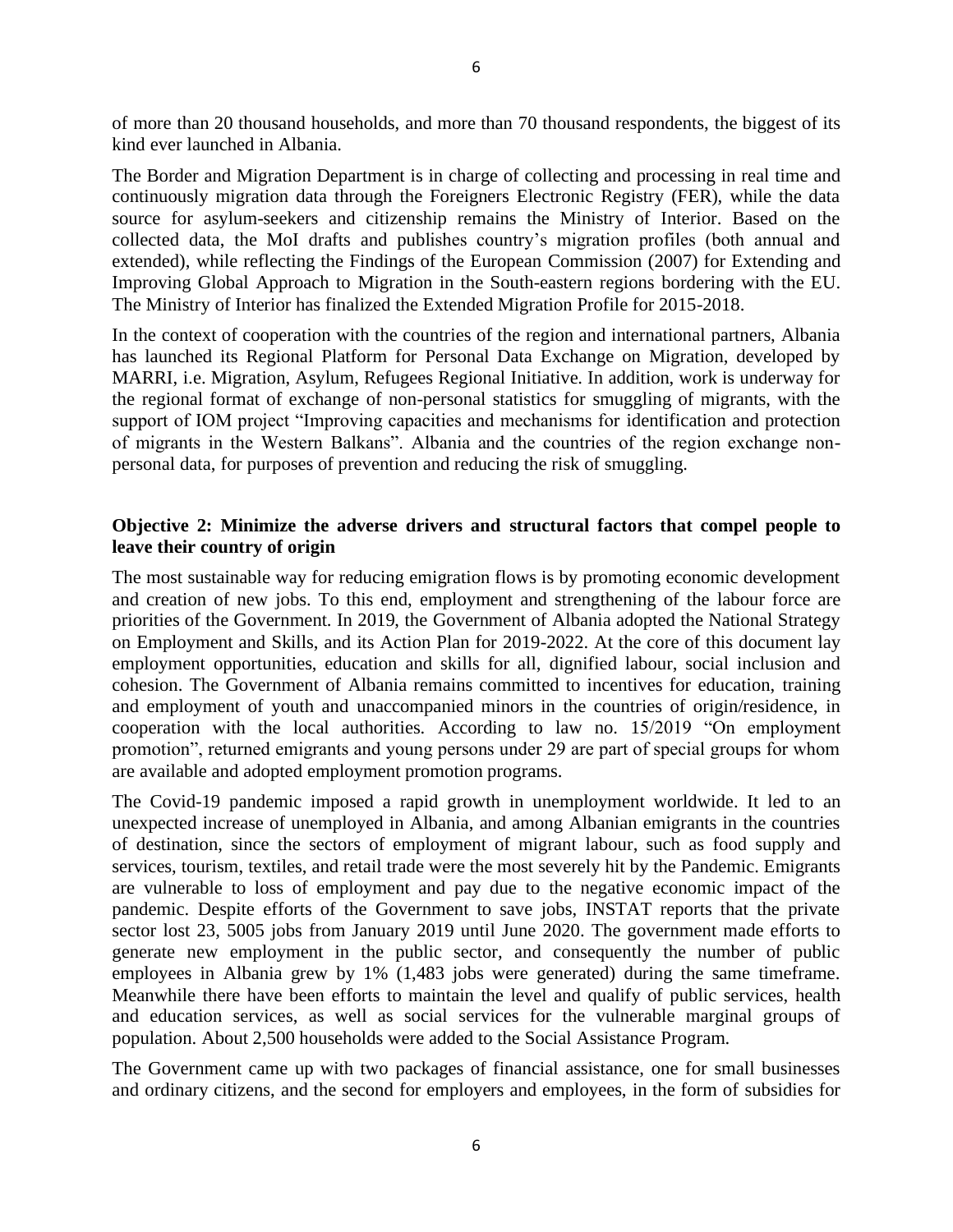employees and former employees who lost their jobs in companies with over14 million lek turnover. Subsidies were also made available for the tourism sector; two packages of financial assistance for citizens and business, and additional budgetary funds for healthcare services. Unemployment benefits and social assistance benefits were doubled. Until September 3, 2020, 86 667 businesses and 383 627 citizens employed in businesses which were either closed or hit by COVID-19 Pandemic have benefited from reimbursement of 12,742,627,298 lek or 121 million dollars (total fund).

The Government of Albania has provided significant support in the prevention of illegal migration, and promotion of regular alternatives through dissemination of information in the whole country and launching of information and awareness raising campaigns. The Ministry of Interior, in cooperation with IOM, and other responsible institutions have launched since January 1, 2020 a Project for "Prevention of unsafe migration from Albania to some of the EU member countries – Follow up campaign", which was funded by the Netherlands.

Furthermore, on March 26, 2021 was launched a project on "Raising awareness and information about safety and empowerment for all - Albania / ARISE ALL". The Project brings about two innovative activities in 12 regions of Albania, as well as in Belgium and Netherlands about safe and regular migration awareness raising.

The Ministry of Interior and State Police have monitored the mobility situation of Albanian citizens in the Schengen area and in other EU countries, and have worked on raising their awareness regarding the implications of overstaying the visa limits, and to avoid abuse with the right for free movement. Albanian state border police and migration authorities, at the Border Crossing Points apply specific interviews for citizens who leave the country for the first time, they apply instruction for use of interview techniques to identify potential asylum-seekers and to detect persons who might have assisted or helped them procure fake papers, and keep contacts and exchange information with the police forces of neighbouring countries through Centres for Exchange of Information and International Airports, anytime they run across such Albanian citizens traveling to EU countries.

Albanian citizens who have been readmitted have been briefed about the implications and ramifications of illegal migration, and to provide them with information about public and nonpublic services that facilitate their re-integration. During the referral period for this Report the implementation agreement for the project Counselling for migration has continued.

This project is part of the Global Program "Migration for development" authorized by the German Federal Ministry for Economic Cooperation and Development, aimed at the fight against irregular migration, while providing information about legit ways of labour migration, and providing information regarding VET education, and the perspectives of the labour market in Germany and in Albania. The project is implemented in Albania thanks to a cooperation between GIZ, and MoFE structures.

In addition, consular services in the Albanian consular offices have been strengthened and improved, to provide information to Albanian citizens regarding regular stay in the countries of destination through Migration Windows and official websites, reflecting fully disclosed information about the right of stay of Albanian citizens in the Schengen area. Most of consular services are now available online, thus meeting the requirements and needs of citizens and saving them time and money.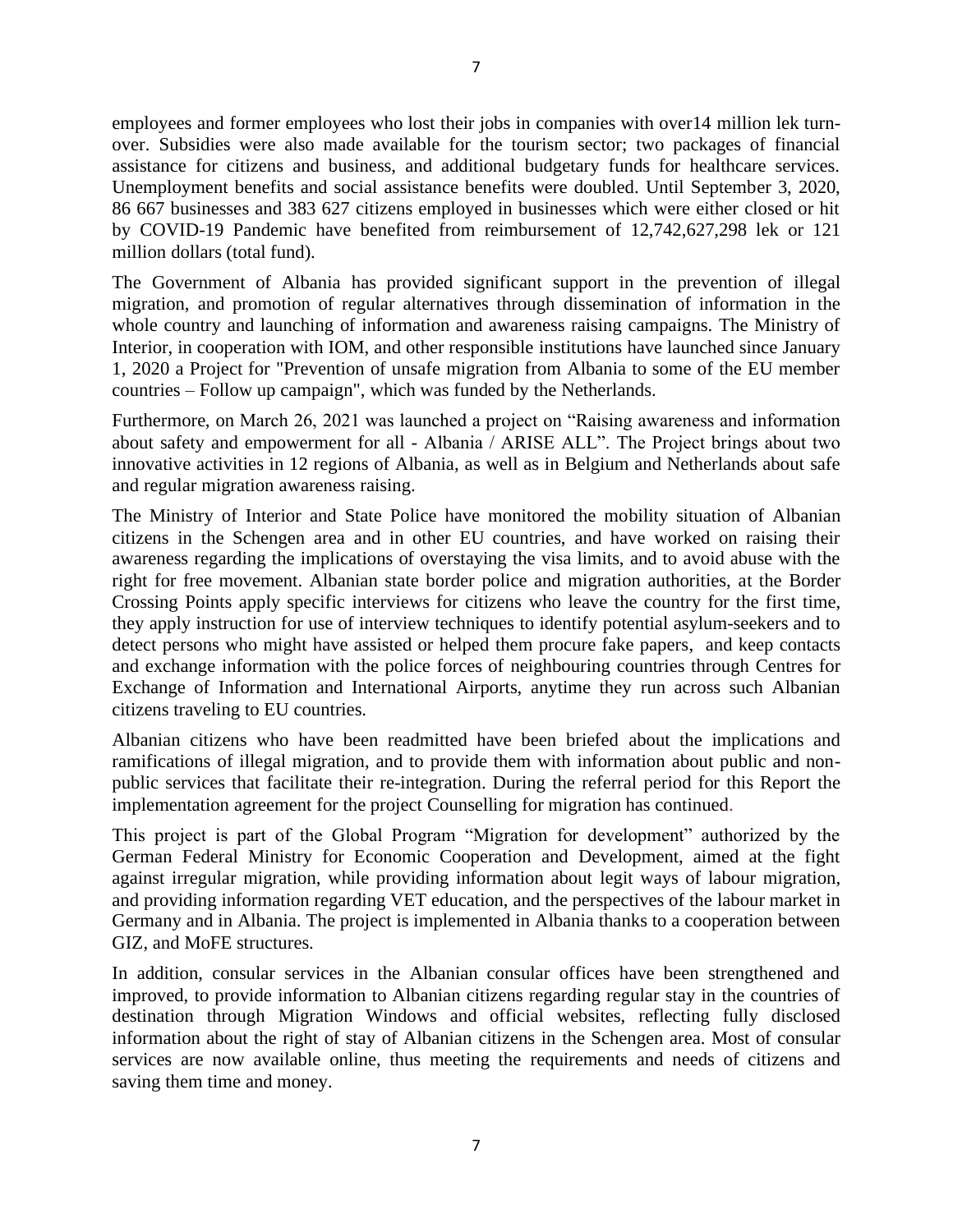#### **Objective 3: Provide accurate and timely information at all stages of migration**

Albania has a sustainable legal framework for the protection of Albanian emigrants in the countries of destination and immigrants in Albania. Information is provided throughout all migration stages, through and towards Albania, while informing Albanian emigrants about their rights, obligations, and penalties involved in case of violation of Schengen rules. Awareness raising activities are organized in all regions of Albania, supported by IOM and Albanian consular services in all EU member countries and countries of the Schengen area. Returning migrants are informed at the border crossing point about the existing re-integration services in the country, and are assisted with transportation, food and necessary drugs.

With regard to work permits, the online platform found in E-Albania provides information about the documentation and procedures for obtaining work permits. Return migrants may obtain information services about employment opportunities from the regional local and national employment offices.

To be able to provide information to potential migrants in Germany, the Government of Albania signed an agreement with the German Government (through GIZ) for the implementation of "Counselling for migration in Albania" project. Since October 2016, next to the Regional Employment Office in Tirana, and since December 2019 in Shkodra, "DIMAK" Albania, the German centre for Information about Migration, VET training and career counselling is operational and provides information about regular migration and risks related to irregular migration. These programs have provided IT infrastructure support to AKPA. The migration staff of AKPA have participated interactively in workshops and trainings organized by IOM and GIZ, in cooperation with Albanian institutions that have focused on the formulation and collection of statistics of labour migration, and the implementation of National migration Strategy for 2019 – 2020.

In support of the training needs of the labour offices staff activities were organized under the project for "Strengthening institutional capacities for migration governance in Albania" funded by IOM development fund.

In addition, it is important to take the necessary steps for the formalization and capacity building of Migration Windows in the regional and local employment offices. Information about regular/legal migration for employment purposes for Albanian citizens who wish to work in Germany has continued under the project for "Migration counselling in Albania".

The Government's focus on the cooperation with partner institutions of countries of destination has continued. Cooperation with GIZ continued with extending in the beginning of 2021 of the new agreement on migratory issues, while pursuing cooperation to this end in the context of the project "Migration counselling in Albania".

IOM, as an intergovernmental organization is implementing projects in partnership with responsible government institutions. IOM has provided continuous support to Migration Windows in all labour offices, with activities for capacity building, and information packages, including online information. However, it is important to take the necessary steps for the formalization and capacity building of Migration Windows in the regional and local employment offices.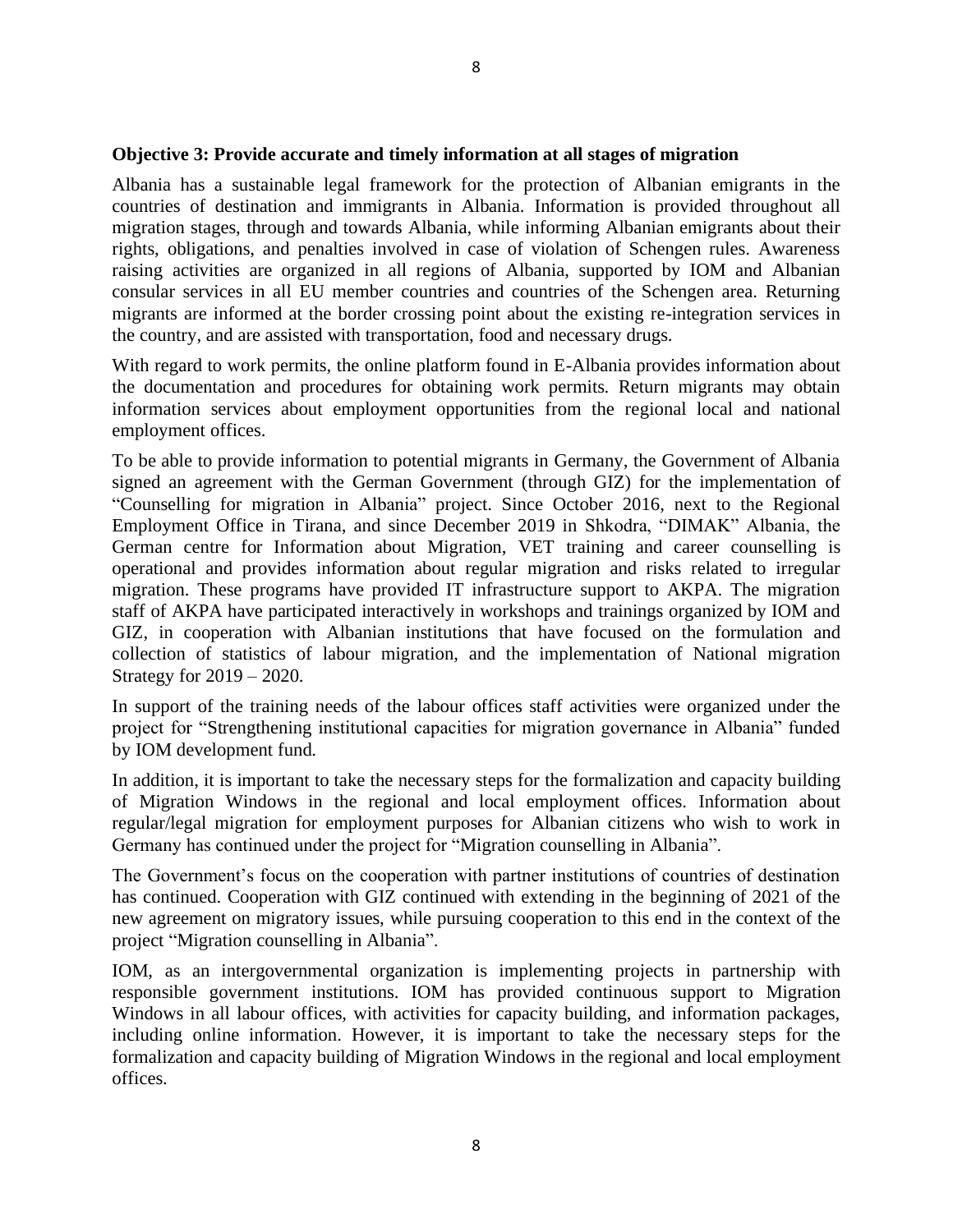#### **Objective 4: Ensure that all migrants have proof of legal identity and accurate information**

Introduction of online services and simplification of procedures have facilitated the process for obtaining single permits and employment permits. The Ministry of Interior is working towards the distribution of biometric IDs for all foreign citizens legally residing in Albania. Foreign citizens with valid residence permits in the Republic of Albania may apply to be equipped with a biometric ID card. This ID card has the same features as any ID card issued to Albanian citizens. The card identification number (NID) enables 20,000 foreigners with residence permits in Albania to register with e-Albania, while giving them access to online services provided by the Albanian government.

The new law no 79 of 24.06.2021, "On foreigners" cancelled law no 108/2013 "On foreigners". The changes and amendments to this law have allowed for its fine-tuning and harmonization with Directives, Rulings and Regulations of the Council of Europe. The law is based on the principle of a child's best interest, the principle of the right to family life, principle of non-return, principle of due process, and non-discrimination principle. Despite the broad guarantees that law provides it is still concerning other procedural rights of children in these processes, especially clearer guidance and standards for interviewing children, that should be developed.<sup>2</sup>

Law no. 79/2021 has suffered changes with regard to the work permit which is now being referred to with a new term, which is the single permit, and which provides for all types of single permits, the procedures for acquiring a single permit, and the appeal procedures. Furthermore, the single permit is also provided to special categories, with regard to new terms related to foreigners, such as "*Au pair*", foreigners as key personnel, grounds for the permit, issuing of permits with 5 years deadline for United States citizens, EU citizens and citizens of the Republic of Kosovo when they apply for the first time and meet the generic criteria of this Law.

Some of the single permit types added include those issued to digital employees, retired permit for pensioners, residence permit when in possession of immovable properties, vessel crews, investors, etc. A novelty of this law includes definition of the status and issuance of documents for stateless persons. The procedure for application, evaluation, approval and refusal of the request for stateless status gets approved by an order of the minister responsible for rule of law and public security.

As mentioned above, by the end of 2021. DCM no. 857, of 29.12.2021 provided for the "establishment and operation of the national electronic registry for foreigners in the Republic of Albania". NERF is a national database for foreigners who enter or aim to enter in the Republic of Albania, for purposes of residence, transit, on grounds of employment, studying, and exit of the Republic of Albania.

## **Objective 5: Enhance availability and flexibility of pathways for legal migration**

Albania is part of the processes for strengthened regional cooperation and free movement in the region. We can mention, inter alia:

**Open Balkans agreement** 

## *1. Agreement about terms of free access in the labour market in the Western Balkans*:

<sup>2</sup> Recommended by UNICEF Albania.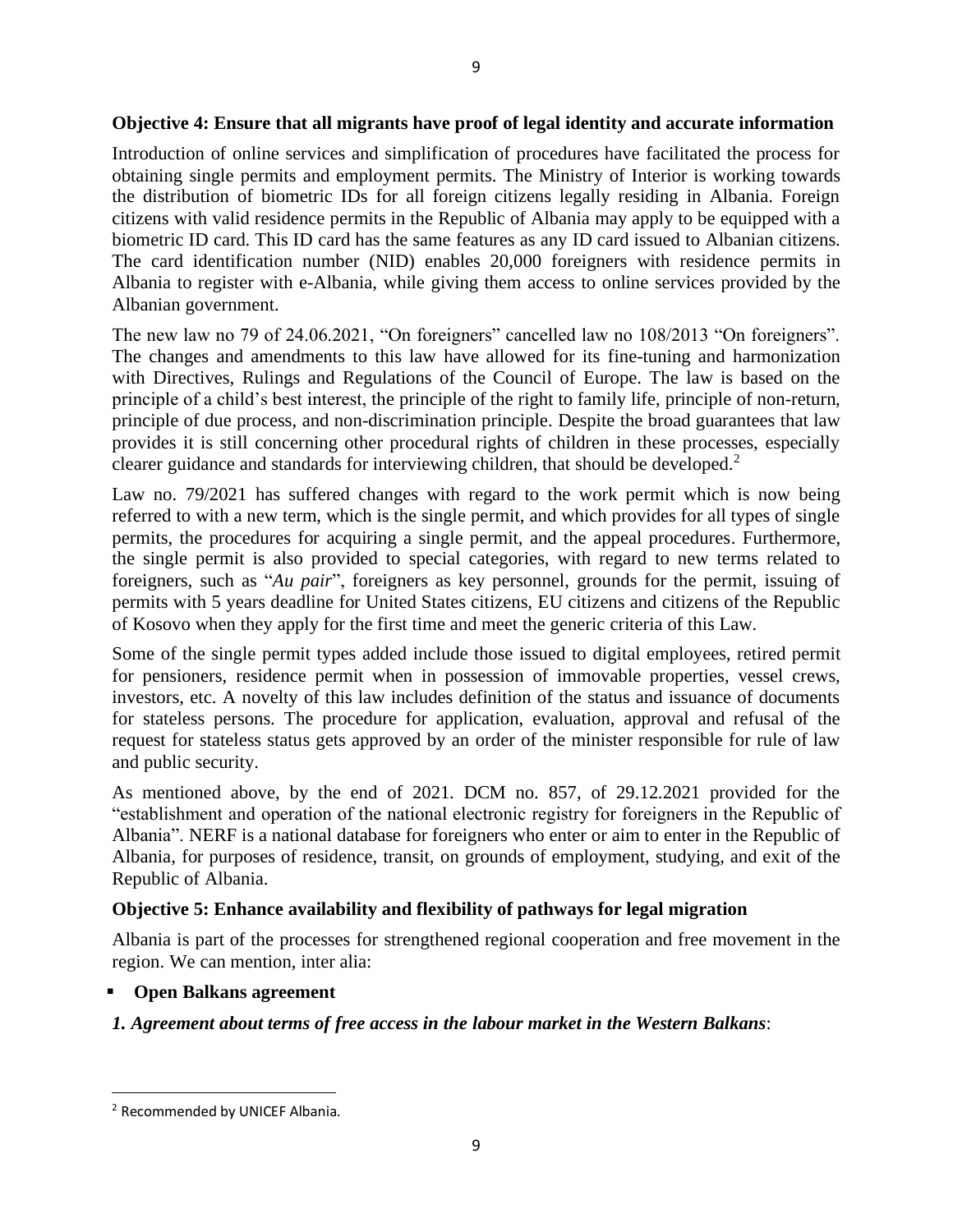The agreement for free access in the labour market in the Western Balkans is aimed at strengthening regional cooperation and mutual understanding, with the view of contributing to the economic development and growth, increased investments and employment in the Western Balkans, for purposes of progress and prosperity. With the adoption of this agreement, citizens of the contractual parties will enjoy the right to moving, staying and working freely within the territory of each contractual party, in line with the definitions of this agreement.

## *2. Agreement for interconnection of schemes for electronic identification of citizens in the Western Balkans:*

This agreement is about ensuring that contractual parties are able to provide access to their egovernance services for citizens of other contractual parties, by making use of the verification schemes for electronic identification of the contractual party to whom the citizen using egovernance services belongs to.

#### ▪ **Agreements with Kosovo**

*1. Agreement for facilitation of procedures and terms for obtaining temporary resident visa* is meant for the facilitation of terms and procedures for issuing temporary resident visa to the citizens of both signatory parties. This agreement also aims at promoting contacts and mobility, as important elements for the cooperation between both countries, while ensuring more favourable elements of cooperation between both countries, while guaranteeing more favourable terms for having access in the labour market, family reunification, which is indispensable for ensuring family life; to facilitate integration of citizens of party countries, in order to promote economic development and social cohesion; to foster scientific research and innovation etc.

*2. Cooperation Agreement between the Ministry of Finance and Economy of the Republic of Albania and the Ministry of Labour and Social Welfare of the Republic of Kosovo about labour mobility*: This agreement, *inter alia*, aims at strengthening relations between policy enforcement agencies and VET agencies, and exchange of best practice in the area of employment, VET and migration, and ensuring that workers of one country may be employed in the territory of the other country.

With the view of strengthening regular migration, the Government has improved legislation about private employment agencies, based on ILO standards. Actually, there are in place three DCMs that regulate operation of private employment agencies (no. 101/2018), and specific rules about temporary staff employed by the private employment agencies (no. 286/2018 and no. 555/2019).

Progress has been made regarding strengthening cooperation with homologue institutions in the countries of destination regarding transfer of best practices for provision of information to migrants (study visits, distribution of material etc.).

#### **Objective 6: Facilitate fair and ethical recruitment and safeguard conditions that ensure decent work**

Employment of foreign citizens in Albania is done in line with the Labour Code, and the new law "On foreigners". The latter provides for several principles of employment of foreign citizens, and rules for different types of singles permits that foreign citizens are eligible to. Secondary legislation for Private Employment Agencies spells out certain provisions that aim at improving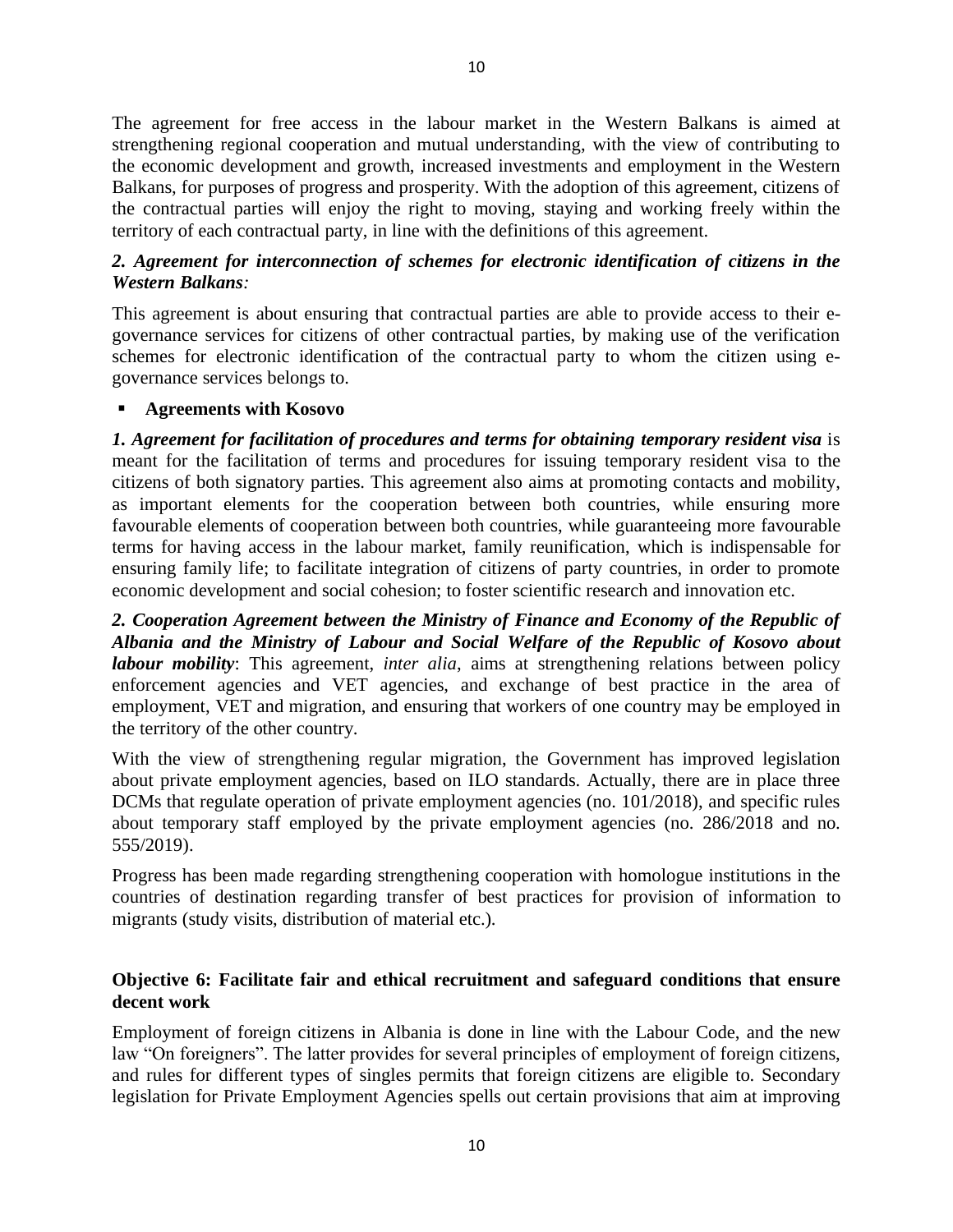fair and ethical employment of migrant labour force. There is space for strengthening enforcement of secondary legislation.

Inspectors of Labour and Social Services Inspectorate are in charge of inspecting and monitoring the working conditions of foreign labour force in the country, and their opportunities for dignified labour. In the course of 2019, the Inspectorate has performed inspection checks about working conditions and employment contracts of 1,106 foreign workers, and has detected 8 workers with no working permit, and 2 workers with work-related injuries. During 2020, the Inspectorate has met with 217 immigrant workers, and has detected 10 workers with no work visa, and 2 workers with work-related injuries. The state Labour and Social Services Inspectorate has established a Central Unit in the Labour Inspectorate to detect and investigate violations against foreign workers.

The Government of Albania is pursuing its work for the formulation of Guidelines for ethical recruitment for private employment agencies, based on the legislation in effect, their publication in the website of MoFE, NAES, Labour Inspectorate, National Business Centre, and their distribution in the labour offices.

Ethical practice for recruitment of migrant workers will be promoted in cooperation with the private sector. The ethical framework for recruitment in Albania will be further fine-tuned to include requirements for protection from COVID-19 implications, in consultation with recruitment agencies and the private sector.

Furthermore, IOM will support consultations with recruitment agencies for processing, display and dissemination of information and materials for promotion of ethical recruitment, and opportunities for safe and organized migration, and benefits related to the status of regular migration. With the support of IOM there is now available a study on the effectiveness of provisions of law no. 9668/2006 "On emigration of Albanian citizens on employment grounds", while the implementation of this law has proved to be problematic. However, if we are to refer to the legislation adopted after 2011, there are favourable provisions for treatment of Albanian immigrants, such as: the suffrage right, with the changes introduced in the Electoral Code, online consular services etc.

According to its Internal Operational and Organizational Regulation, the mission of the National Employment and Skills Agency is to ensure accomplishment/delivery of rights of Albanian citizens, immigrants, stateless persons who are entitled to the refugee status, and asylum-seekers in the territory of the Republic of Albania, to receive services and have access to public employment and self-employment services and programs, as well as to VET qualifications, in order to find a suitable job.

#### **Objective 7: Address and reduce vulnerabilities in migration**

During the decision-making process regarding foreign citizens, the responsible authorities apply legal provisions in line with the main freedoms and rights stipulated in the Constitution, conventions and internationally ratified agreements. Law no.79/2021"On foreigners" has led to continuous fine-tuning of the legislative framework for migration, while further harmonizing the legislation on migration with relevant EU Directives identified during *screening* process for Chapter 24 "Justice, freedom and security". The law is expected to facilitate management of regular migration and assist in the fight against irregular migration. The fight against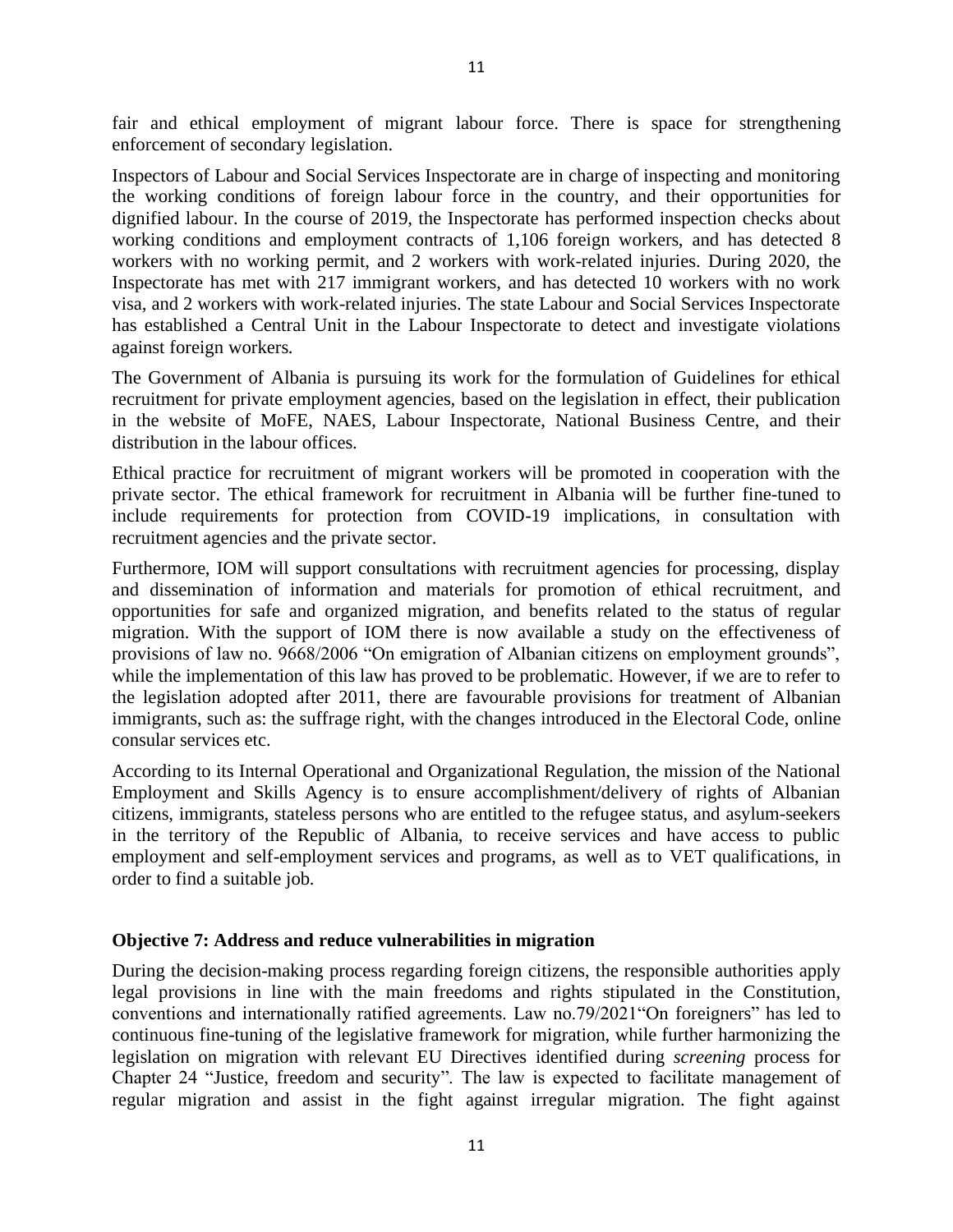irregular/illegal migration is one of the pre-requisites in the context of the process for EU accession. The law "On foreigners" aims at improving the scope rights of foreigners, in terms of offering protection to migrants and their family members, refugees, asylum-seekers, while ensuring access to integration programs and services for foreign citizens. Steps forward have been taken with regard to formulation and adoption of bylaws in line with the Law "On foreigners. A foreign citizen who has been issued a residence permit in the Republic of Albania may apply with the responsible local authority on border and migration issues for family reunification, should he meet the criteria provided for in the law. A foreign citizen equipped with a residence permit for family reunification may conduct an economic activity, except for the cases when there is a legislation that prohibits it explicitly, and without prior approval from NAES. This right is also marked in the residence permit for family reunification.

During 2020, 7658 foreigners were issued residence visas in Albania. Of these, 1588 individuals were issues residence visa on grounds of family reunification. According to the visa expiry, foreigners with visas on grounds of family reunification are classified as follows: visa issued up to 12 months for 815 foreigners; visa issued up to 24 months for 654 foreigners with visa expiry for 5 years, 35 foreigners, and permanent residence, 84 foreigners. In the course of 2021, 8769 persons were equipped with residence visa. Of them, 1542 persons were issued visas on grounds of family reunification. 4383 foreign nationals were issued 12 month visas; 1516 foreigners were issued 24 months visas; 152 foreigners were issued 5 year visa, and 269 foreigners were issued residence visas.

The Law no. 10/2021 "On asylum in the Republic of Albania" was adopted in 2021. *Inter alia*, the purpose of this Law is to ensure rights and obligations of refugees, of applicants for international protection and persons with temporary and complementary protection. In addition to this law, there are also several bylaws.

As reiterated in the joint statement about the impact of COVID-19 pandemic on migrants' situation, this pandemic caused an unprecedented human crisis, leading to devastating ramifications on human health, life and welfare of people worldwide. Migrant workers were often faced with specific challenges during COVID-19 pandemic due to a series of factors, including inappropriate living and working conditions, limited local knowledge and networks, discrimination, lack of access to healthcare services, and exclusion in the host countries. However, Albania has enhanced legal guarantees against discrimination for all persons residing in its territory.

The Contingency Plan was developed in April 2020, with the goal of managing mixed flows, considering the vulnerability of populations in mobility (such as unaccompanied minors, victims of trafficking, asylum-seekers, persons with disabilities etc.). The Plan reflects the contribution and suggestions/comments of the responsible Ministries and international organizations (IOM, UNHCR) and has been updated in 2021 with the contribution of IOM. The Government of Albania is trying to mitigate migration weaknesses in the context of management of regular and irregular migration flows towards Albania.

#### **Objective 8: Save lives and establish coordinated international efforts on missing migrants**

The Government of Albania does not as yet have in place a set of rules and specific procedures on missing migrants. However, it is cooperating on regular terms with international organizations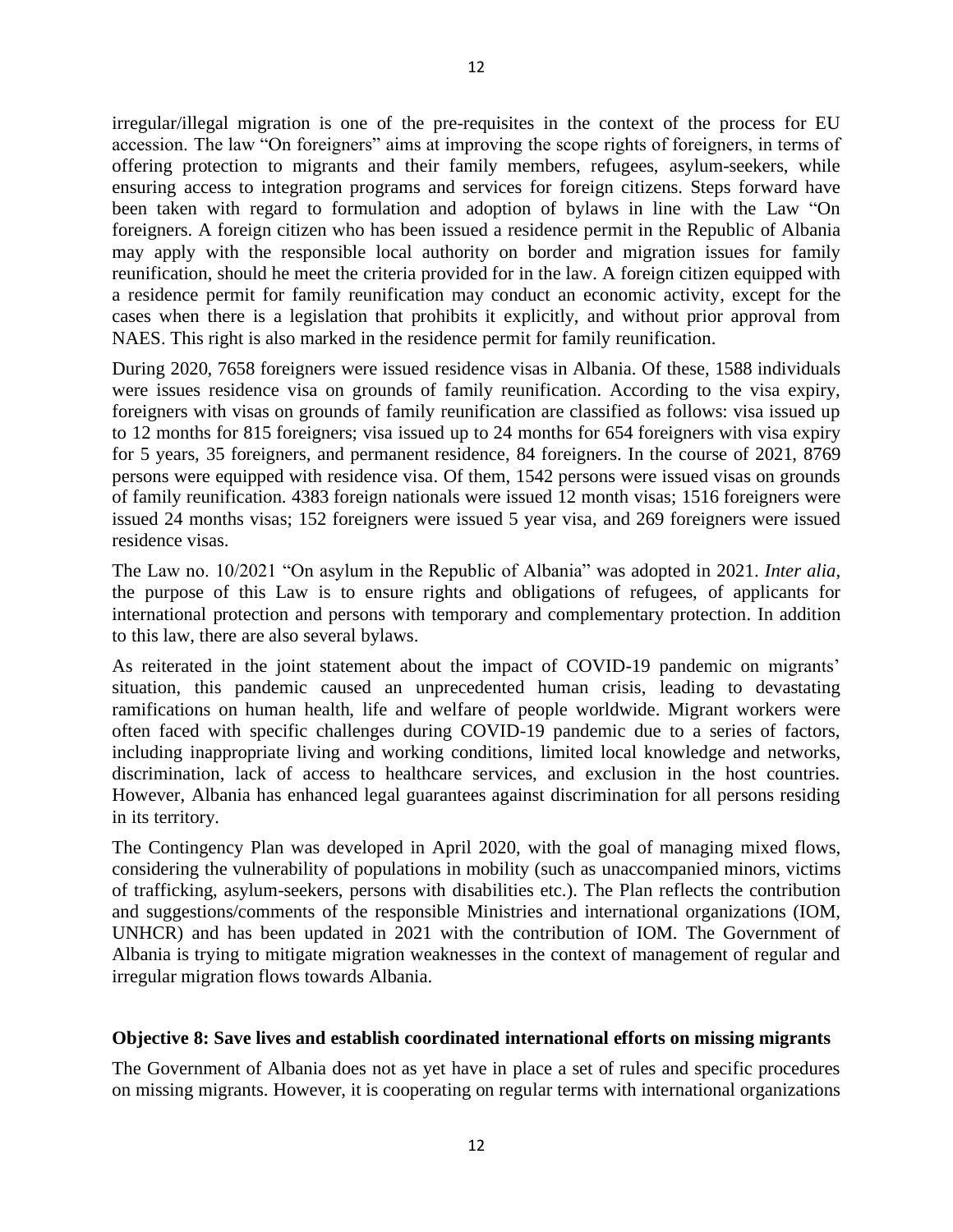and services of other countries to search for and identify all cases of missing migrants. Albania is signatory to the International Convention on Maritime Search and Rescue (SAR).

#### **Objective 9: Strengthening the transnational response to smuggling of migrants**

So far as the Objective per se is concerned, all GCM objectives, except for Objective no. 9 correspond with at least one objective to the National Strategy on Migration (NSM) and another strategic document of the Government of Albania. Objective 9 for strengthening transnational response to smuggling of migrants bears no direct reference to SKM, but is linked to the National Action Plan against Trafficking of Human Beings adopted by DCM no. 670, of 10.11.2021.

#### ▪ *Regional and international cooperation:*

Regional and international cooperation has taken on a new dimension, with meetings organized with partners from Montenegro, Kosovo, North Macedonia, Great Britain, Germany etc., in order to intensify efforts in the fight against trafficking of human beings, since this is not an Albanian only or a regional phenomenon alone. It is a global phenomenon and as such requires coordinated efforts among the countries in the fight against crime. A series of measures have already been taken for further intensifying this cooperation, which have been translated into Agreements and Protocols singed with Kosovo, Montenegro, North Macedonia, Greece, United Kingdom, for the identification, referral, protection and re-integration of victims/potential victims of trafficking. Work is underway for the review of the implementation of the Agreement with Greece, in order to develop Unified Action Procedures for the identification, referral and assistance of victims/potential victims of trafficking, in particular of children.

#### ▪ *Strengthening partnership and initiatives with international organizations and the civil society*

Cooperation with international partners and civil society organizations plays a key role in addressing trafficking of human beings, in the effective coordination and involvement of the civil society in the anti-trafficking structures and mechanisms, as equal partners. Some of the key aspects of the cooperation include implementation of joint/common projects, as follows:

- the Project "Transforming the national response to trafficking of human beings within and from Albania" funded by the United Kingdom, is being implemented by UNICEF Albania, in cooperation with the Ministry of Interior, for the prevention of trafficking by increasing capacities and opportunities for at risk population, economic and social re-integration of victims of trafficking/ potential victims of trafficking and people at high risk, local and nationwide information and awareness raising based on evidence-generation, and strengthening of capacities of professionals and first line responders of responsible institutions. While the project works closely in 4 regions in Albania, namely: Tirana, Kukës, Dibra and Shkodra, it has established a vivid network of experienced civil society organizations and international organizations to address and provide services in view of THB in Albania.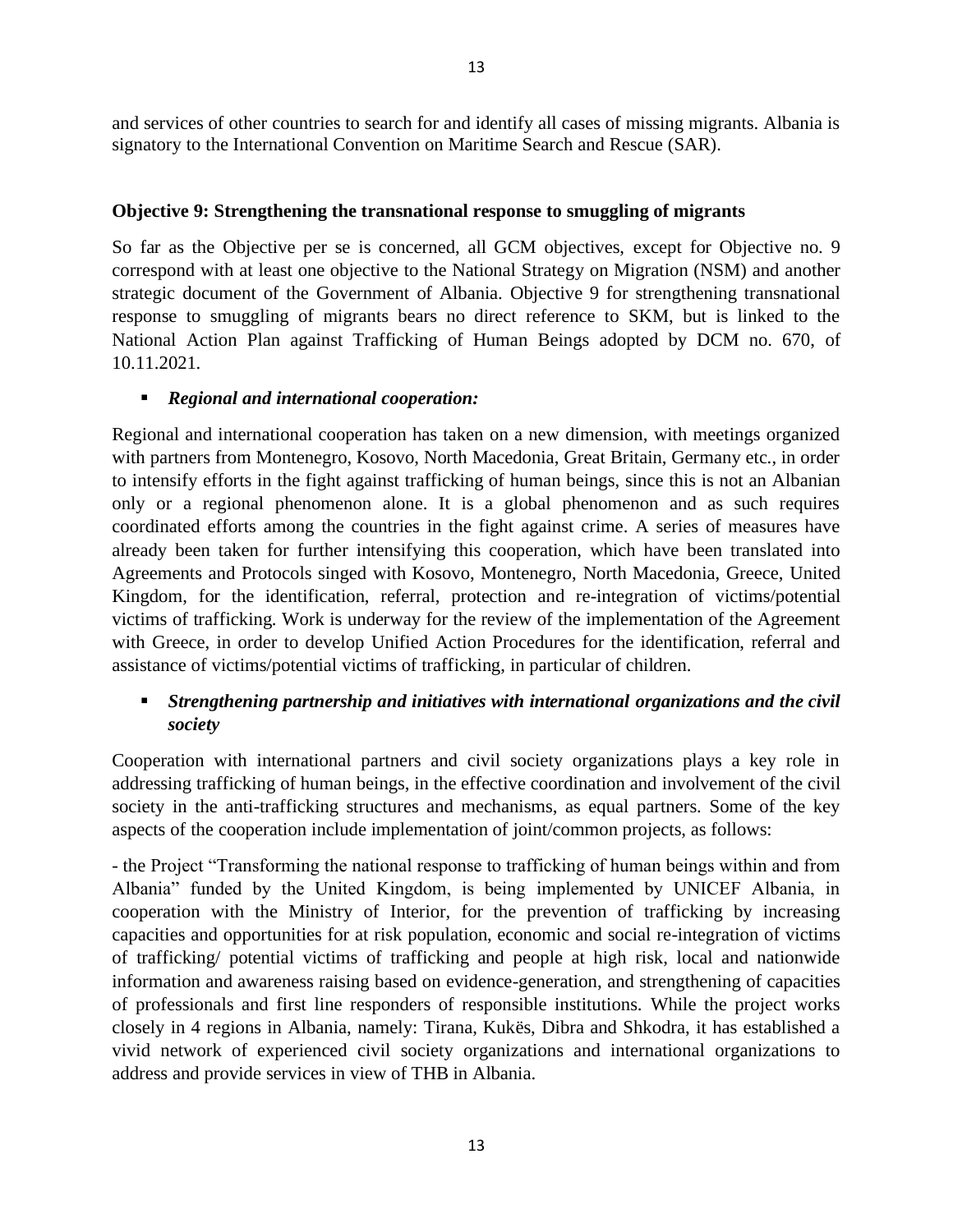- Regional project for "Prevention and fight against trafficking of human beings in the countries of the Western Balkans", funded by the German Federal Ministry for Economic Cooperation and Development, is being implemented by the Migration, Asylum, Refugees Regional Initiative (MARRI), in cooperation with GIZ and 6 countries of the Western Balkans. The Project's goal is to improve the situation and circumstance of potential victims of human beings trafficking in the Western Balkans, among mix migratory flows, with particular attention being paid to local populations, unaccompanied women and children, and other vulnerable groups at risk of trafficking.

## **Objective 10: Prevent, combat and eradicate trafficking in persons in the context of international migration**

Prevention, fight against trafficking in persons, and protection of victims and potential victims of trafficking continues to be one of the main priorities of the Government of Albania, and of the relevant structures responsible assigned to these tasks.

The Government of Albania has launched and coordinated a series of activities, among which we can refer to improved legal framework on anti-trafficking and ensuring its correct implementation.

Adoption of the National Action Plan for the Fight against Trafficking in Persons, 2021-2023 (DCM no. 670 of 10.11.2021) is testimony to the dedication of the Government of Albania, and its public and non-public institutions, anti-trafficking stakeholders that operate in the public and non-public structures, to minimize the phenomenon of trafficking in persons. UNICEF Albania provided technical assistance to the Ministry of Interior for the preparation and subsequent adoption of the National Action Plan for the Fight against Trafficking in Persons, 2021-2023 (DCM no. 670 of 10.11.2021).<sup>3</sup> The goal of this strategic document is to convey the vision that trafficking in persons may be successfully prevented, only through social and economic empowerment of vulnerable groups and persons, through efficient implementation of the law, and punishment of perpetrators, strengthening of services and capacities to the assistance of persons who are victims or potential victims of trafficking. Activities foreseen under the National Action Plan aim at improving the operability of a comprehensive system, by strengthening the mechanism for the identification, criminal prosecution, protection, and re-integration of victims of trafficking.

Decision of Council of Ministers no 499, of 29.08.2018 "On adoption of standard procedures of action for protection of victims and potential victims of trafficking" is currently being implemented. This DCM is the main document for the identification, referral, protection and provision of assistance to victims and potential victims of trafficking. The main focus of these procedure are the victims, and their protection, while making sure it is done on a case by case bases, and by building certain accepted standards about the methodology for the whole process of identification and referral to be construed, and then for the protection of victims of trafficking. These procedures shall apply to all categories of victims and potential victims of trafficking (i.e. minors and adults, women and men, Albanian and foreign citizens alike) subject of trafficking of

<sup>&</sup>lt;sup>3</sup> Information from UNICEF Albania.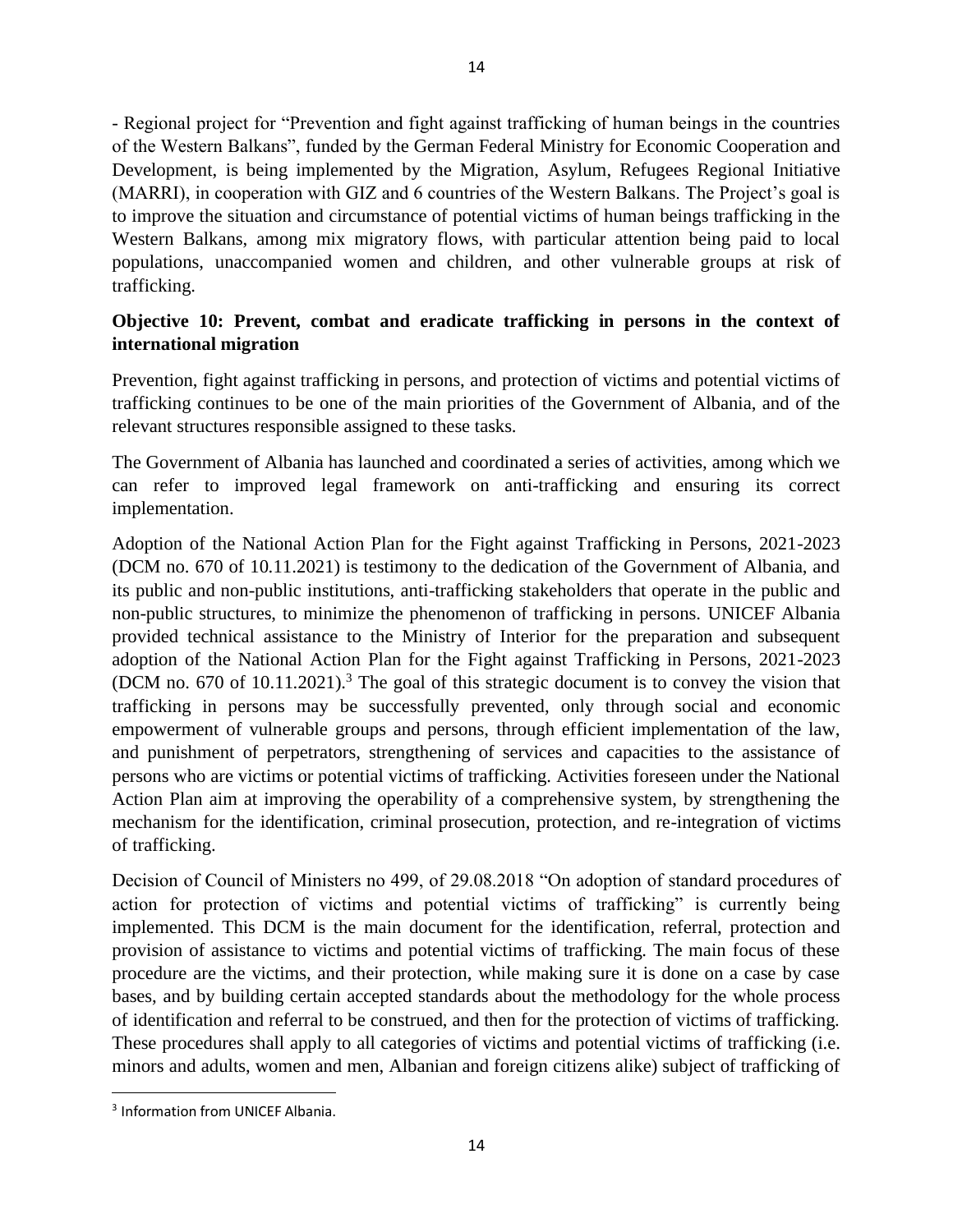all forms of exploitation. For purposes of clarification and facilitation in the implementation of Standard Action Procedures for the protection of victims and potential victims of trafficking were organized training sessions with staff of responsible structures assigned for the identification and protection of victims and potential victims of trafficking.

In addition, law no. 79/2021 "On foreigners" provides that the responsible local authority on border and migration gives priority to the execution of volunteer return of victims of trafficking of human beings who wish to return voluntarily in their countries of origin.

The establishment of 4 Mobile Units (Tirana, Shkodra, Kukës and Dibra) has played an important role in the identification of victims and potential victims of trafficking. All 4 Mobile Units were supported by the Human Trafficking project led by UNICEF Albania that increased local capacities for the identification of PV/VoTs at community level and managed to identify 95 PV/VoTs during 2021. The achieved results reiterate the need to establish and maintain similar identification mechanisms for PV/VoTs in 12 regions in Albania.

Victims and potential victims of trafficking are provided assistance in the shelters for victims of trafficking, and in the community. Currently in Albania there are four such host and reintegration centres. All of these centres provide services to victims and/or potential victims of trafficking, be them local or foreign, to children and adults, male and female. The host and reintegration centres provide full range package of services for re-integration of victims and/or potential victims of trafficking, such as: accommodation, safety, re-integration plan, medical assistance, psychological help, psycho-social assistance, tending to education needs and school enrolment; legal aid, vocational education training assistance, employment counselling, social activities, services for economic empowerment, including micro-finance grants; assistance for the children of victims of trafficking, financial support and long-term accommodation, information about available services in the community, and relevant contact information; continuous monitoring and supervision of program beneficiaries.

It is important to mention the impact of COVID-19 on the reintegration cycle for PV/VoTs that were assisted by the shelters during this period. Three shelters that partnered with UNICEF Albania in framework of the HT project funded by the UK government, reported a slowdown of reintegration processes for PV/VoTs during the pandemic, which involved risks of re-trafficking if not properly addressed. Hence, immediate efforts were undertaken to ensure the provision of basic living standards and means of support for PV/VoTs and their dependents throughout the pandemic, through tailor-made case management plans.

The economic reintegration component of "Transforming the national response to trafficking of human beings within and from Albania" project implemented by UNICEF Albania, has successfully applied employment schemes for PV/VoTs and people at risk of trafficking, by means of partnering with local businesses and National Employment Offices, as well as selfemployment through start-up funding. Similar interventions should be strengthened as vital contributions to the economic reintegration and subsequent independence of PV/VoTs and people at risk of trafficking in Albania.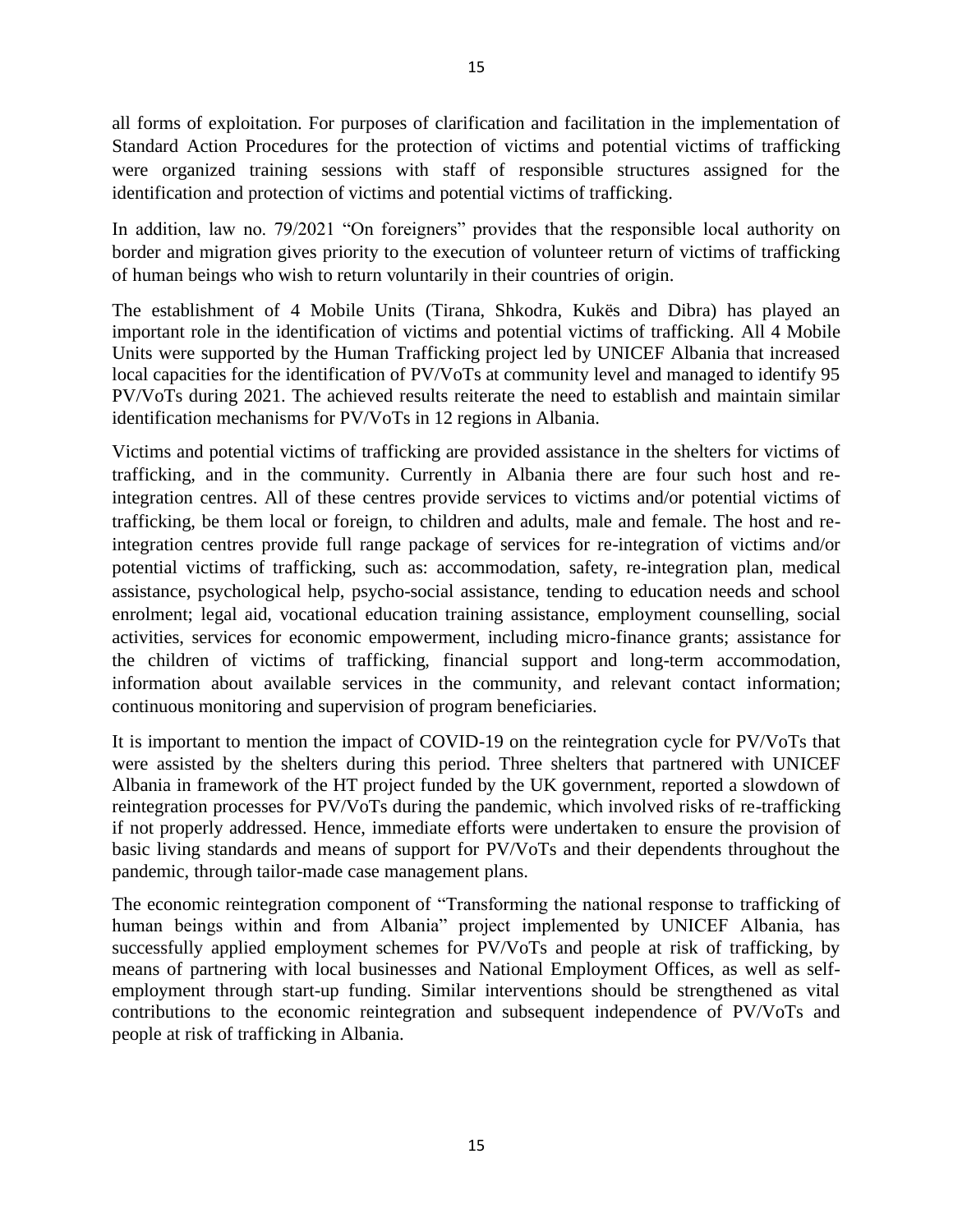However, successful reintegration remains difficult because core protection, care and social services from the state are insufficient. Specialized and reintegration services for victims should be provided and the work on case management should be further strengthened.<sup>4</sup>

Foreign victims and potential victims of trafficking are provided with the same services, of same quality as Albanian victims and potential victims of trafficking within the same centres (shelters). Other services for foreign victims and potential victims of trafficking include: helping them apply and equip them with temporary resident visa; equipping them with papers ensuring their return to their country of origin; registration of children in the civil status registration offices when children are born in Albania, etc.

For purposes of community awareness raising, the Ministry of Interior, in cooperation with partner organizations and state institutions during October organizes the "The Month against Trafficking in Persons" campaign. Awareness raising activities for the prevention of trafficking in persons are organized in 12 regions of the country.

"Transforming the national response to trafficking of human beings within and from Albania" project implemented by UNICEF Albania, enhanced the role of Regional Anti-trafficking Committees (KRAT) in 4 regions of Albania, and engaged with them directly and frequently on how to meet the specific needs of every region with regard to prevention of trafficking, or identification and provision of support to PV/VoTs. The cooperation will be extended in 2022 with provision of capacity building for technical professionals of KRAT member institutions.

Albanian authorities repatriated six adult women and 18 minors from the camps in Syria in October 2020 and August 2021. Their return, reintegration and rehabilitation have been prepared and accompanied by an inter-institutional working group, with leading roles for the CVE Coordination Centre and the ASP's Counter-Terrorism Directorate. UNICEF has supported children and their families to re-integrate and access all basic needs through social and legal support.  $5$ 

## **Objective 11: Manage borders in an integrated, secure and coordinated manner**

Adoption of the Integrated Border Management Strategy is not just only a pre-requisite for full EU accession, but the implementation of this concept is concomitantly a clear indication that the Republic of Albania is willing and ready to contribute to security in the region, as a credible partner of the European Union in its border control. The Republic of Albania, through adoption of this strategic document, and other investments in this aspect, aims at reaching EU standards in the area of Integrated Border Management. Reaching these standards provides safety and security to Albanian and foreign citizens, and leads and ensures development of barrier-free economic cross-border activities.

Major achievements in this area are the result of continuous improvements of border infrastructure, enhanced border police capacities for the detection, apprehension and control of emigrants at the border and in the territory, and for their referral to the relevant appropriate

<sup>4</sup> Information provided by UNICEF Albania.

<sup>&</sup>lt;sup>5</sup> Information from UNICEF Albania.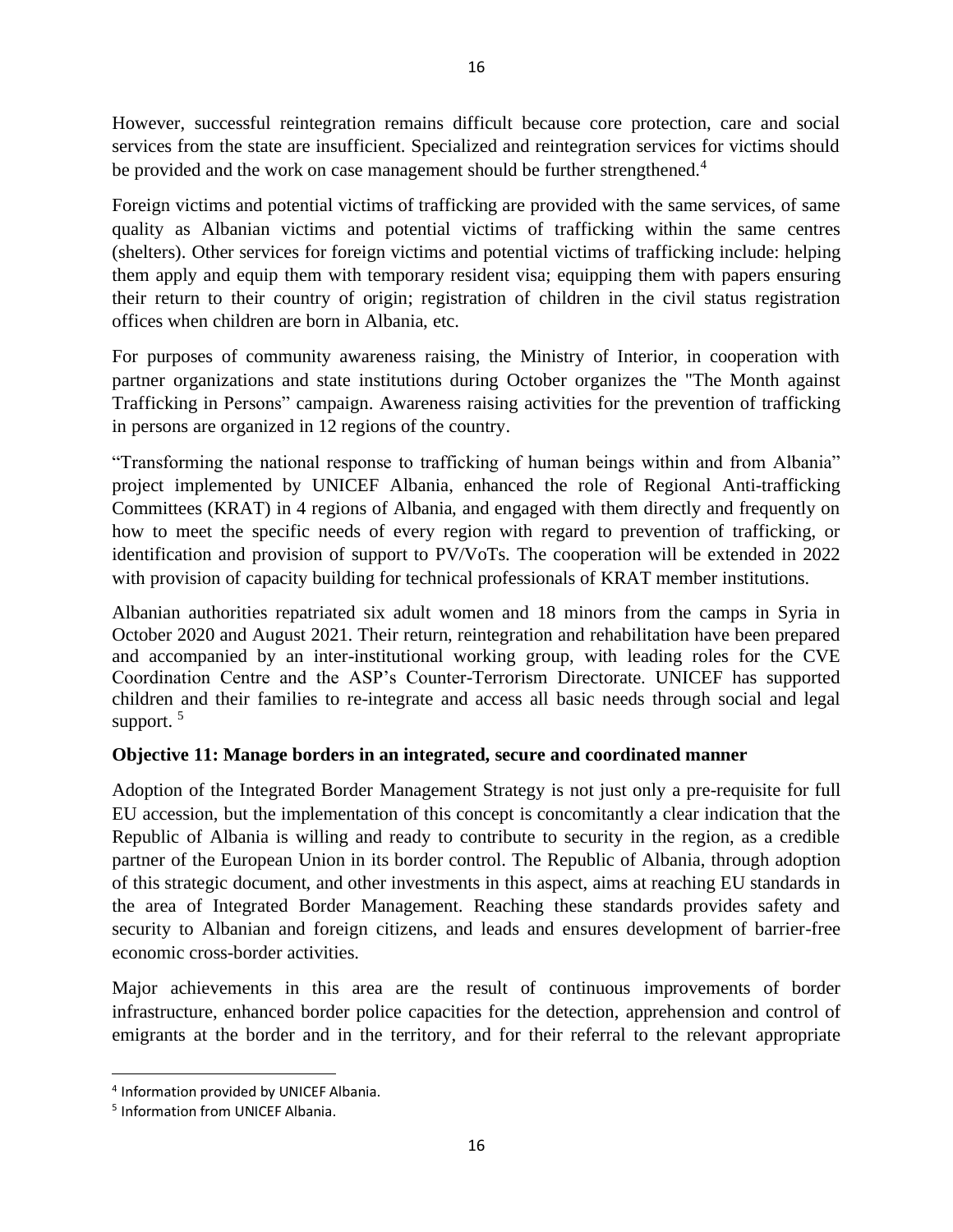services. The system for border management information, so-called Total Information Management System" (TIMS), and the Foreigner Electronic registry <sup>FER37</sup>, enables monitoring of entry and departure from the country, and over-staying visas. The Law on Foreigners and the Law on Asylum and their relevant bylaws that regulate the procedure for screening of immigrants, such as asylum-seekers, unaccompanied minors, potential victims of trafficking, and paperless migrants, in order to provide them with the necessary assistance.

However UNICEF Albania brings to attention that unaccompanied and separated children (UASC) and repatriated Albanians from conflict zones face multiple deprivation and challenges with the fulfilment of their basic rights. In many instances these challenges are directly related to systemic gaps and overall lack of quality services for vulnerable population. There is a statelessness determination procedure in place but the instruction to stipulate how this mechanism will work is not yet in force. Medical examination for determining the age of the unaccompanied child and the procedure for placing a child into custody is still challenging. <sup>6</sup>

Albania is a transit country for migratory flows from the Middle East. During 2021, the Border and Migration Department has handled, in line with standard operational procedures for 18,496 first-time foreign illegal citizens and 8,434 repeat illegal/irregular foreigners. In terms of classification according to citizenship, the majority of migrants are Syrians (10275), Afghan national (2369), Bangladeshi (1,198) and Moroccan (871).

For purposes of addressing issues related to illegal migrants, with the support of IOM there are in place two Transit Centres, respectively in the Border Crossing Stations of Kapshtica (Korça) and Gërhot (Gjirokastra), with hosting capacity approximately 60 persons in each of them. The screening process at the border is run in these two facilities. In case there are migrants with health problems, immediate health care services are provided in the temporary accommodation centre, as well as in the healthcare centres or hospitals.

In addressing these specific issues, the border and migration police has had the continuous support of CARITAS Albania. The police officers in charge of handling illegal migrants, in line with ANTI-COVID-19 safety protocols have taken the necessary precautionary measures, and have been equipped with masks, gloves, disinfectants for preventing being infected from Covid or other contagious diseases.

In cooperation with FRONTEX, the Government of Albania has taken the necessary measures to enhance cooperation and exchange of information, in particular with countries affected by abusive Albanian asylum-seekers, and to intensify return operations for Albanian citizens.

Special attention has been paid to strengthening regional cooperation, by giving priority to exchange of information with Migration Services and Diplomatic Offices in Tirana, of the neighbouring countries affected by the migration flows, as well as with foreign liaison officers accredited in Albania, in particular with those of potential destination countries. We have joint border patrols, in particular along the green border, with Northern Macedonia, Kosovo and Montenegro. Currently the Joint Centre for exchange of information with North Macedonia and

<sup>6</sup> Information from UNICEF Albania.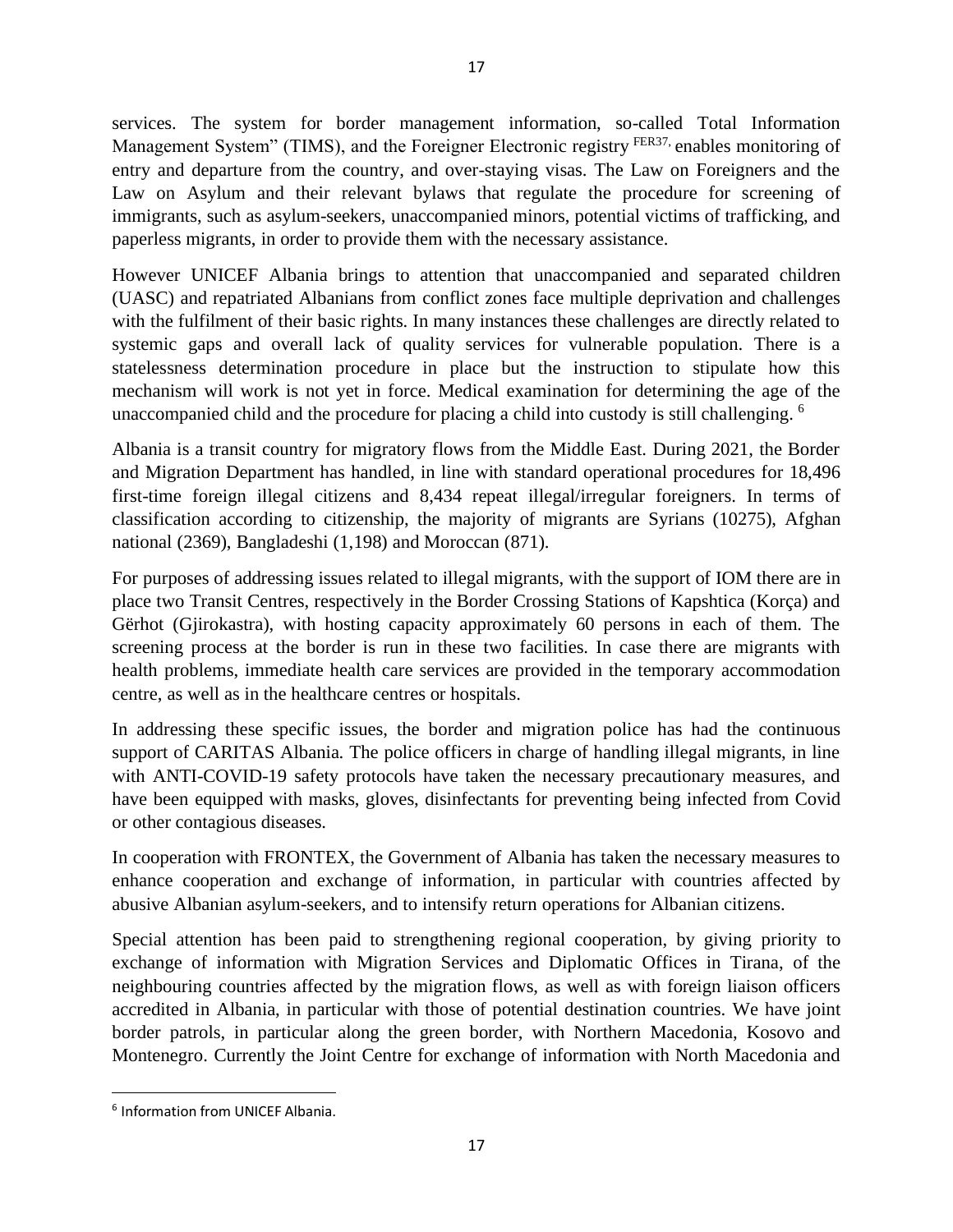Kosovo is operational. The Ministry of Interior is cooperating with the Emergency Operational Office at the Prime Minister's office (ZOS), in charge of drafting reports any time refugees/migrants are detected at the border and in the territory.

We have had very good cooperation with international organizations, such as IOM, UNHCR, CARITAS, etc., in particular regarding emigration aspects, and immigration flows. At the same time, in cooperation with IOM training was provided to the border police personnel. On October 5, Albania and the European Union signed a Cooperation Agreement for Border Management between Albania and FRONTEX. Activities included in the memorandum are meant for addressing illegal migration, in particular unexpected migration flow patterns and cross border crime, and may include technical and operational assistance at the border. The Government of Albania, with the support of FRONTEX is working for drafting a new Strategy for Integrated Border Management, which will be a follow-up of the existing Strategy (2014-2020). Albania is part of an ongoing process of cooperation with countries of the EU and of the region regarding emigration related exchange of information. We have a National Contact Point for the migration flows, which is in close cooperation with FRONTEX through daily briefings.

There is the joint border patrol along the green border with Norther Macedonia, Kosovo and Montenegro. In addition, there is the Joint Centre for Exchange of Information with Northern Macedonia and Kosovo.

Albania is in the process of updating its equipment and infrastructure for border surveillance, including green and blue borders.

## **Objective 12: Strengthen certainty and predictability in migration procedures for appropriate screening, assessment and referral**

The Government of Albania is regularly updating its Contingency Plan to provide for mix massive migratory flows, while paying special attention to vulnerable individuals, such as: unaccompanied minors, victims of trafficking, asylum-seekers and persons with disabilities. The emergency plan aims to guarantee the rights of asylum-seekers and emigrants and provide for their safety, through screening and processing of data, delivery of services and assistance during displacement, evacuation, accommodation in emergency situation, food, healthcare and psychosocial services.

In line with the National Strategy on Migration and the Action Plan for 2019-2022, as well as Order no. 592 of 06.12.2019 "On the establishment of the working group for "Adoption of the Contingency Plan", the Contingency Plan was drafted, under the lead of the Ministry of Interior and the General State Police Department. The plan reflects the contribution, input and suggestions/comments of the relevant ministries and international organizations that operate in the country. For the formulation of this plan we exchanged information and were extended the cooperation of competent authorities of other countries. In addition, the Plan of Measures identifies the host centres, the role of each responsible institution, and the modalities for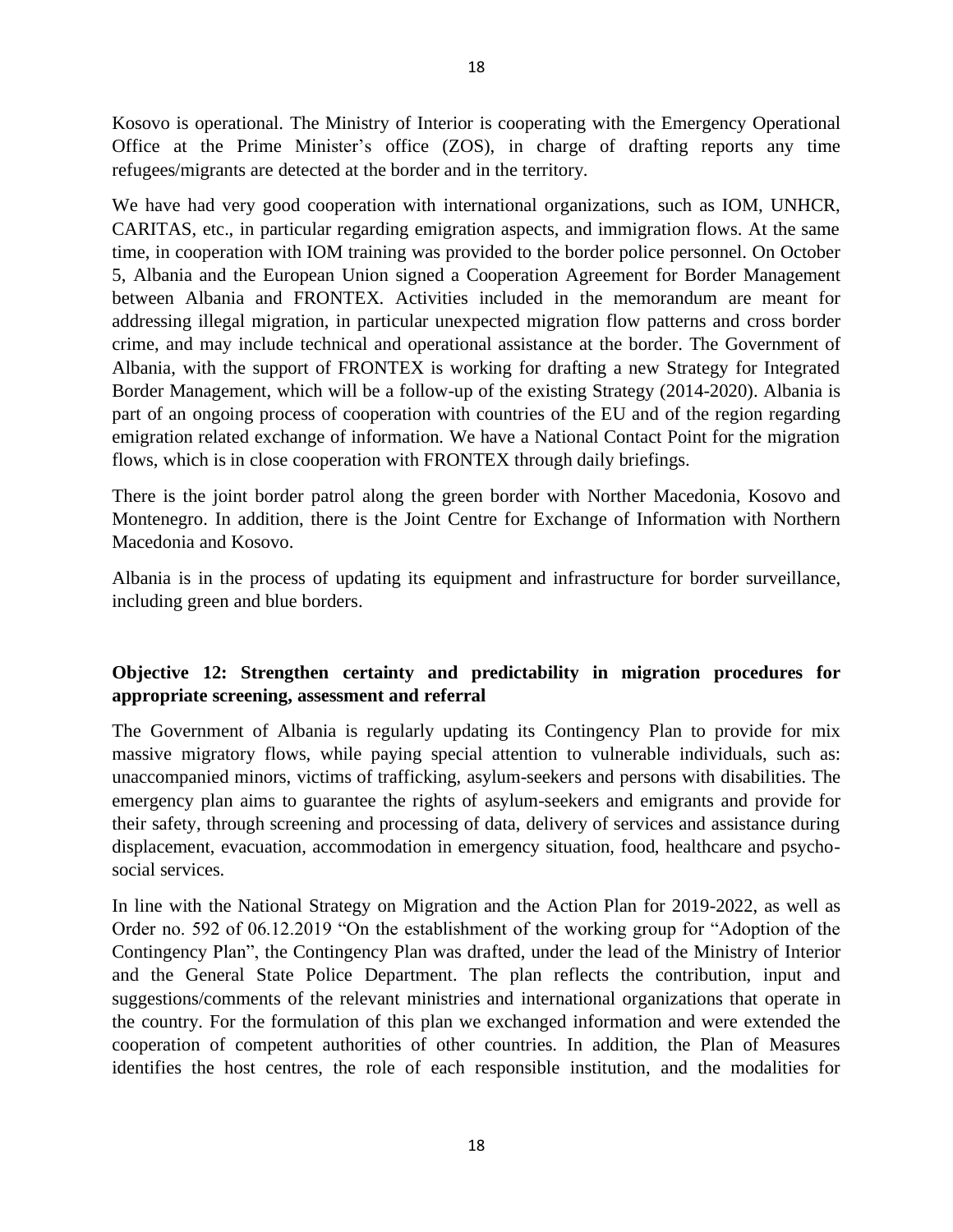operation and command. Currently, Albania's Contingency Plan is up-to-date and operational, pending approval by the Council of Ministers.

Following the dynamic of mix migratory flows that affect both the region, and our country, and based on EU recommendations, for purposes of prevention and management of illegal migration, the managing border and migration authorities have compiled draft re-admission agreements with some countries of origin, such as: Afghanistan, Irak, Pakistan, India, Morocco, Algeria, Egypt, United Arab Emirates, Bangladesh, Tunis. The draft re-admission protocol with the Greek counterparts has been under review/negotiation since July 2020.

Since 2020, 200 new police personnel have been added to the Border and Migration Police, bringing the number to a total of 1,838 police officers. In the course of 2021, 75 new staff were added to the Border and Migration police ranks. Training sessions and joint trainings were organized with the managing officials of border police and frontline police officers.

The structures of border and migration police (both at the border and in the territory) strictly follow provisions in line with law no. 79/2021 "On foreigners", and the standardized operating procedures related to the identification process (reference to Order of DPPSH no. 172, of 08.02.2018). During this process, following their classification as: either asylum-seekers, potential victims of trafficking, illegal migrant, or unaccompanied minor there is the process of identification and registration of foreign citizens and administrative measures stipulated under the above-mentioned legislation. In line with DCM no 111, of 06.03.2019, "On procedures and rules for child repatriation" cases of foreign unaccompanied minors are referred to, at the Child Protection Unit of the relevant municipality.

During processing of visa applications for foreign citizens, the consular officers in the diplomatic missions base themselves in the legislation for foreigners in the Republic of Albania. Following receipt of online applications, the consular offices conduct the necessary appropriate verifications for each application singularly. The consular offices make assessment of the documents put online for each case.

The data filed by visa applicants for the territory of the Republic of Albania are processed and saved under TIMS, which is accessible by all competent authorities in charge with handling visa applications, in line with the legislation on foreigners in the Republic of Albania.

In addition, in line with the legislation, the consular offices of the Republic of Albania that handle visa applications of foreign citizens, on a case by case bases may ask for additional documentation. If during administering visa applications of foreign citizens, the consular services observe that the visa applicant has submitted forged documentation, they enjoy the right to refuse the visa, without any further procedures with competent structures. Currently, visa applications are processed by the E-Visa system which is accessible by all structures involved in the process of visa issuance.

Regarding enforcement of rights to public services for foreign residents in Albania there are now available information packages regarding different services, from different institutions, classified according to the most important life events. The information package for foreigners in Albania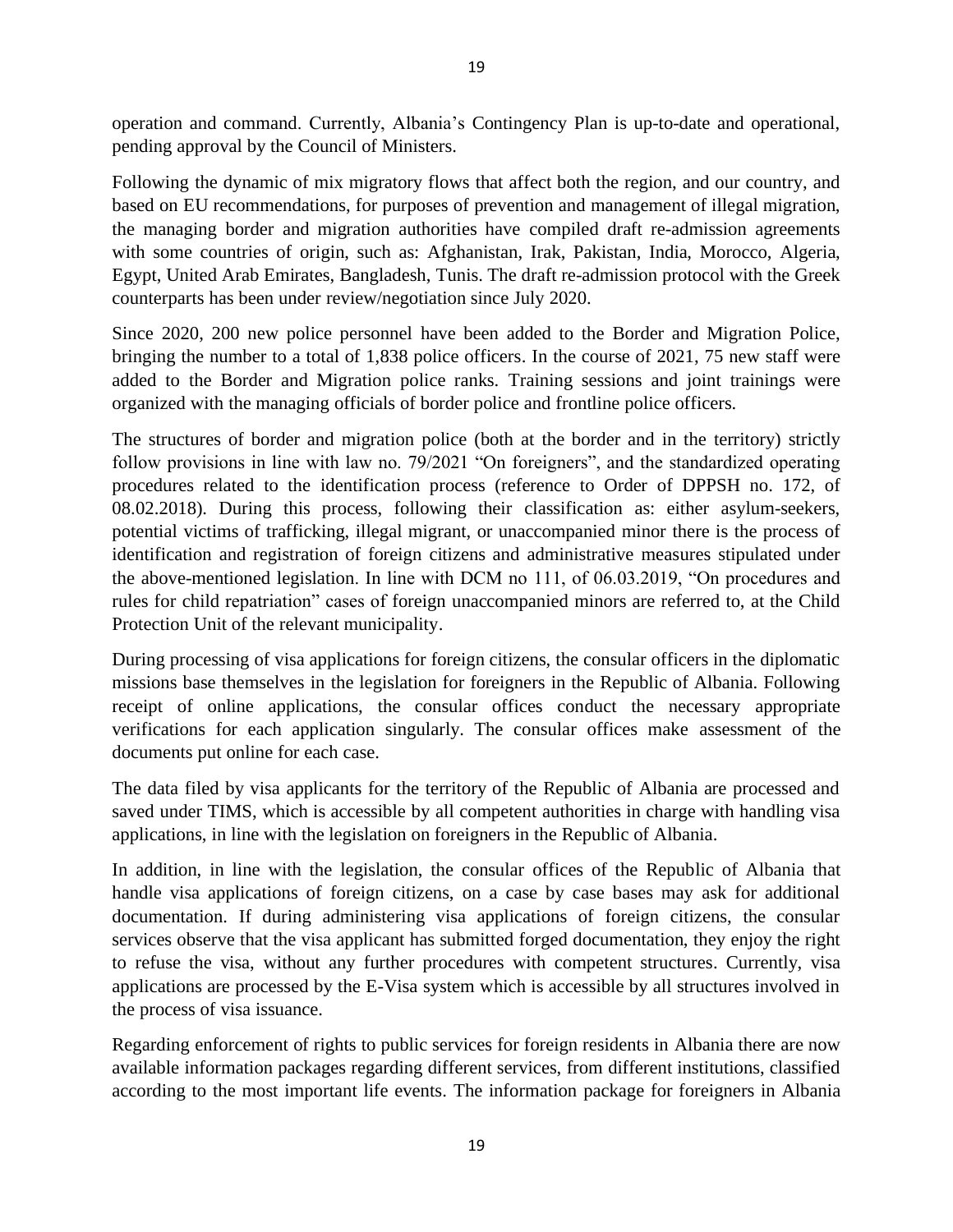provides detailed information for foreigners who wish to stay, or who want to use the country for transit purposes, or on employment grounds, to study or to depart from the Republic of Albania, be them EU citizens or non-EU citizens. In all Windows of integrated ADISA centres it is now possible to apply for services in NAES migration dedicated Window. These applications can now all be run through e-Albania portal.

According to Instruction no. 293/2015 "On handling of foreign citizens legal residents in the country", all Border Crossing Points and Border Police stations now have one trained staff for inspection, assessment and referral of illegal immigrants, following best practice of IOM, UNHCR, CARITAS, etc.

Also, during January 2021-december 2022 there is the ongoing IOM Project for "Raising awareness and securing information about safety and empowerment for all" - "ARISE ALL" funded by EU AMIF (Asylum, Migration and Integration Fund) (2014-2020), co-funded and in partnership with the Belgian Service Public Federal (SPF Belgium) and the Ministry of Justice of Netherlands. The project has brought about innovative activities in 12 regions of Albania, Belgium and Netherlands about raising awareness for safe and dignified migration. IOM has provided continuous support to the Government of Albania regarding enhanced capacities and training of Border and Migration Police through local and regional projects, and enhanced hosting capacities at the border with Greece for the registration and temporary accommodation of illegal migrants. Currently in Gërhot (Gjirokastra) and Kapshtica (Korça) there are two fully equipped centres with 60 staff.

## **Objective 13: Use immigration detention only as a measure of the last resort and work towards alternatives**

Albanian legislation defines detention as a measure of last resort for illegal migrants that enter the Albanian territory. To restrict/limit the flow of illegal migrants, they are sent in the pre-Detention Centre for Foreigners in Karec, near Tirana, where they stay until their departure to their country of origin or transit. In the course of 2021, the closed facility/centre of Karrec accommodated 69 illegal migrants.

Foreigners in the Republic of Albania enjoy the rights stipulated in the Constitution, and international ratified conventions.7

Provisions of the Convention on the Rights of Migrants and their family members are reflected in the content of the new law "On foreigners" no. 79/2021. The law guarantees compliance of its provisions with the rights and freedoms stipulated in the Constitution and in the international ratified instruments, in particular to ensure that its provisions are compliant with the principle of a child's best interest, the principle of the right to family life, non- refoulement principle,

<sup>&</sup>lt;sup>7</sup> Constitution, article 16 paragraph 1. Provides that the fundamental freedoms and the obligations provided in the Constitution for Albanian citizens apply equally to foreign nationals and stateless persons in the territory of the Republic of Albania, except when the Constitution specifically ties the Albanian nationality to the exercise of certain rights and freedoms.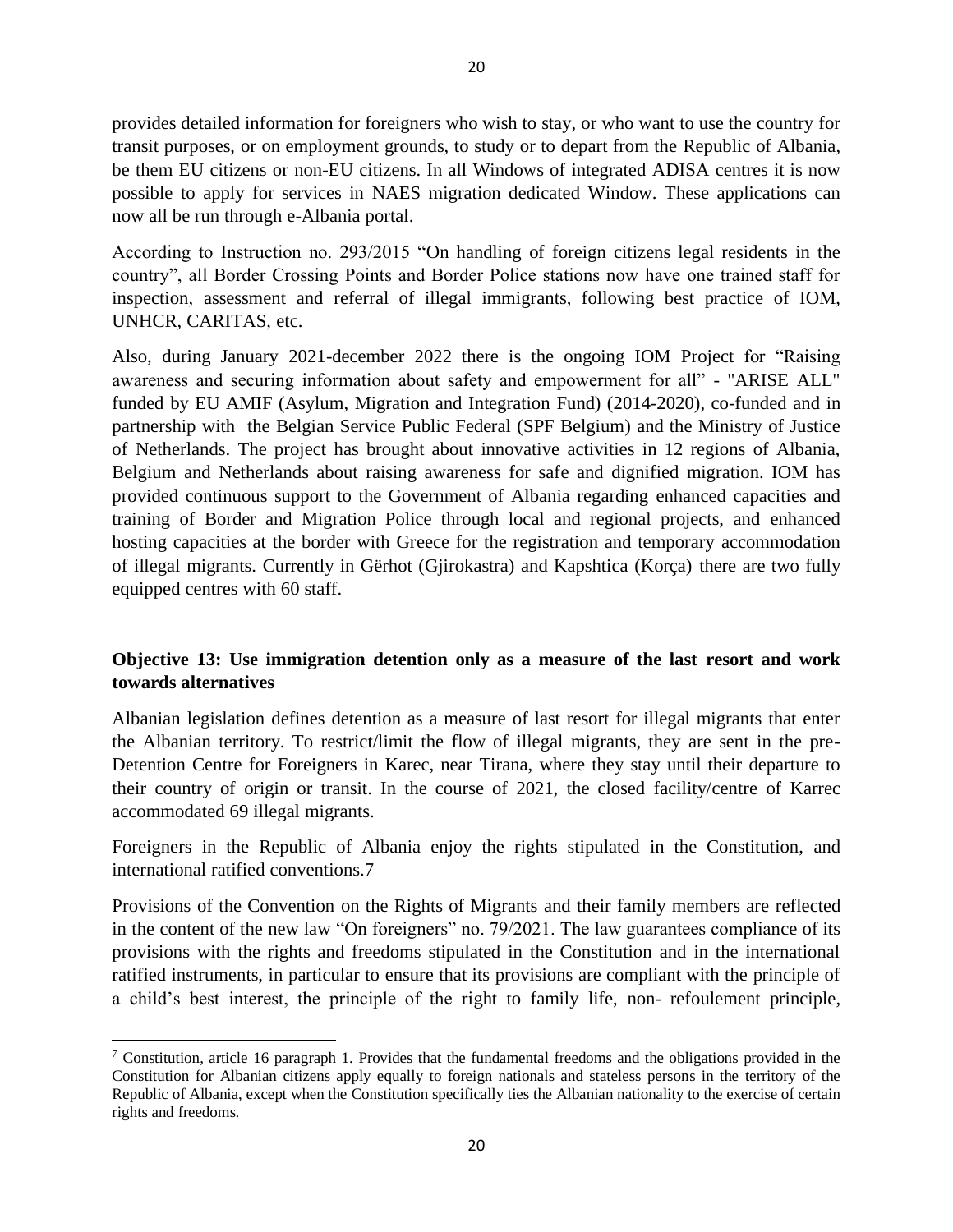principle of due process; with the view of continuous improvement of the migration legislation, aiming at further approximation of migration legislation with relevant EU directives identified during the Screening process of Chapter 24 on "Justice, Freedom and Security". 8

## **Objective 14: Enhance consular protection, assistance and cooperation throughout the migration cycle**

Albania currently has 72 consular officers in all diplomatic and consular missions. To ensure a gender-sensitive approach, 38 or 53 percent of consular posts are held by women. Consular officers are trained on migration aspects/issues before the start of their work with Albanian consular services. Consular officers handling sensitive data and information are equipped with the Security Certificate issued by the Government. Diplomats appointed in the diplomatic missions of the Republic of Albania, prior to taking over their assignment are trained about consular services and systems that are used in this context. In addition, diplomats handling consular services of certain sensitive aspects are preliminary issued the security certificate by the competent structures.

Data of visa applicants are processed and maintained in the TIMS system, which is accessible by the relevant governmental institutors. When the consular officer comes in possession of forged documents, he/she rejects the visa to the applicant without consulting with other competent structures.

Albanian Consular services in the Schengen countries inform their citizens in their countries about the above-mentioned regulations, and guide them to contact border and migration services of the respective countries. In the official website there is fully disclosed information about the right to stay of Albanian citizens in the Schengen area countries. Also, the website provides information about calculation of residence period, in line with the legislation in effect. With regard to the above, the consuls are already briefed and should such request come from interested citizens, they convey this information and the necessary instructions to the relevant parties. On a case by case bases, the Consuls may instruct the applicants to contact the responsible border structures or those of the countries where the citizens wish to travel. The Online consular

<sup>8</sup> Article 99 of the law on foreigners, Order for departure and execuiton deadline defines that:

<sup>7.</sup> a foeringer who has been approved for prolongation of the period for execution of the voluntary departure has the right to:

a) stay together with his/her family members that are in the territory;

b) to have access to primary healthcare, to be entitled to treatmetns for specific disease, and public health services; c) when the foriegn citizien is a child he should have acces to the educaiton systemr, depending on the stay period;

ç) for specific services for persons with disbailities.

<sup>8.</sup> At the moment of the execution of the order for the departure of the foreing citizen from the territory, it is taken into account the child's best interest, situation of vulnerable persons, family family, and health status of the foreigner subject to the order for departure from the territory.

<sup>9.</sup> Informaiton is provided in written form, to the foreigner, according to the Admnmsitrative Procedure Code, in a langauge understable from him, or at least in English, about the order of departure, while informing him/her about appeals procedure, in line with article 100 of this Law. The format and the contrent of the departure order is estbalished with instruction of the Minister for public order and secutiry.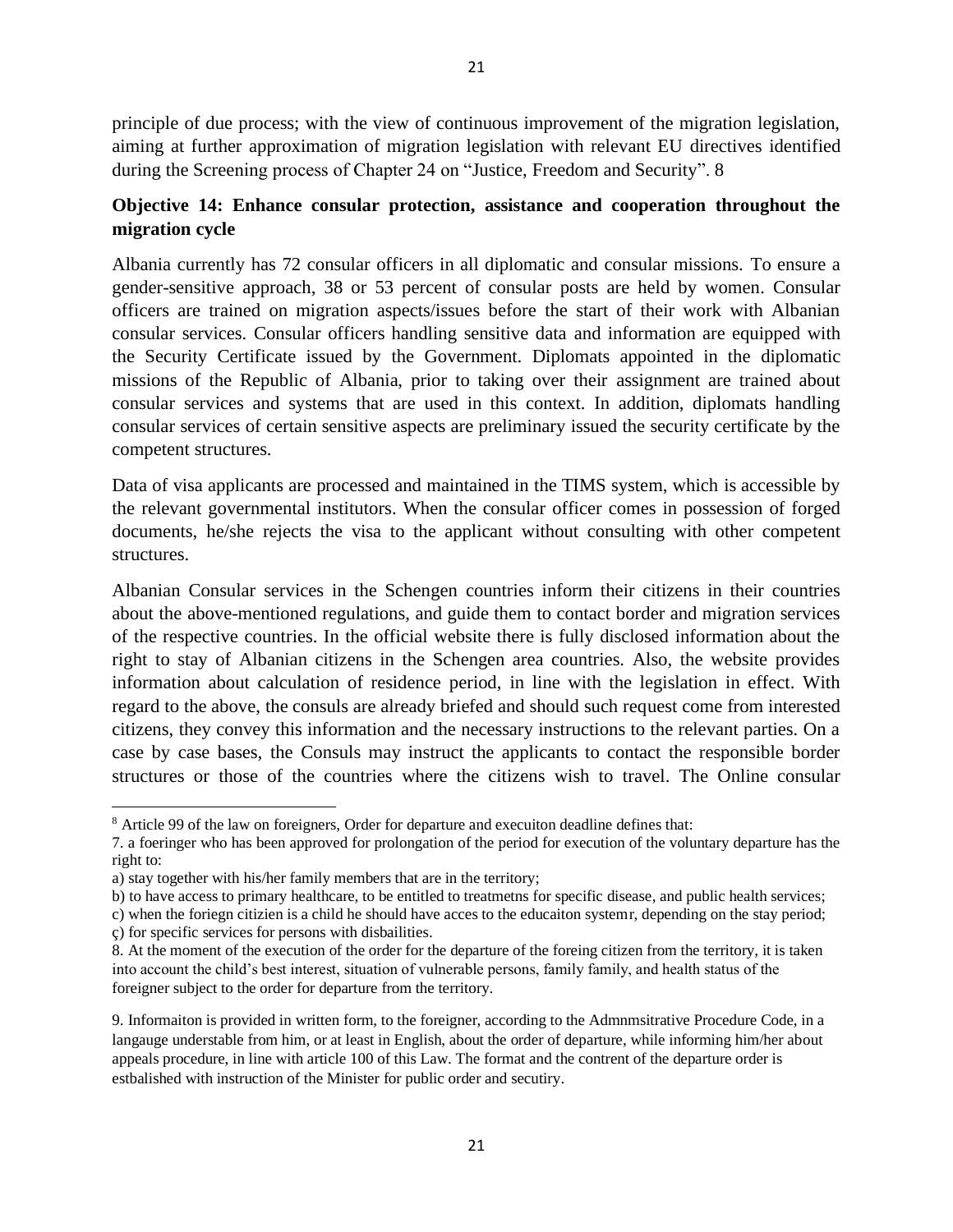services platform provides digitalized procedures for all consular services. Some of these services include: Application for assistance, procedures for gaining, re-gaining and giving up Albanian citizenship, laissez-passer, civil status documents, notarial acts, and different types of applications and verifications.

During processing of visa applications for foreign citizens, the Consuls in the diplomatic missions and/or consular officers of the Republic of Albania refer to the Law on foreigners in the Republic of Albania. Following receipt of online applications, consular officers run the necessary verifications for each application. In concrete terms, the consular officers assess the documentation posted online for each specific case. In addition, for each application, should the consular officer deem it reasonable, he/she may ask for additional documentation.

#### **Objective 15: Provide access to basic services for migrants**

Provision of services for immigrants is stipulated in the law on Foreigners no. 79/2021 which aims at improving the area of immigrants' rights, regarding protection of migrants and their family members, refugees, asylum-seekers, while ensuring access to programs and integration services for foreigners. The new legal framework facilitates management of legal migration and the fight against illegal migration. It is now possible to apply for services in all integrated centres of ADISA and those dedicated to migration. NAES provides public employment and selfemployment services and programs and VET training courses for Albanian nationals, as well as foreign citizens and stateless persons, and for immigrants who enjoy the status of refugees and asylum-seekers in the Republic of Albania.

Information about visa application for work permit, temporary and permanent permits and Albanian citizenship is public and it is translated into five different languages (English, French, Italian, German and Turkish) for EU and Non-EU citizens based on the statistics about the biggest number of foreign citizens in the Republic of Albania. Applications are filed online through e-Albania.

Potential Albanian emigrants and immigrants in Albania are provided services about information, approval of employment, certificate registration at the workplace, employment verification, and other employment services, VET services etc.

In addition, Albanian potential emigrants are provided with basic services, on regular bases, such as: information about opportunities and conditions for migration in countries of destination (before and after their return), providing with the necessary documentation, monitoring registration and border control system, exchange of information about the number, place and duration of legal stay in each country. For returnees, the Ministry of Interior and the Border Police provide information about possibilities for their re-integration, transportation, translation/interpretation, food supply, clothing, and accommodation for vulnerable returnees, emergency health aid, etc.

Every child returnee enjoys the right for school enrolment. Local education offices and schools assist the children of returnees to get enrolled in school during the year, and they report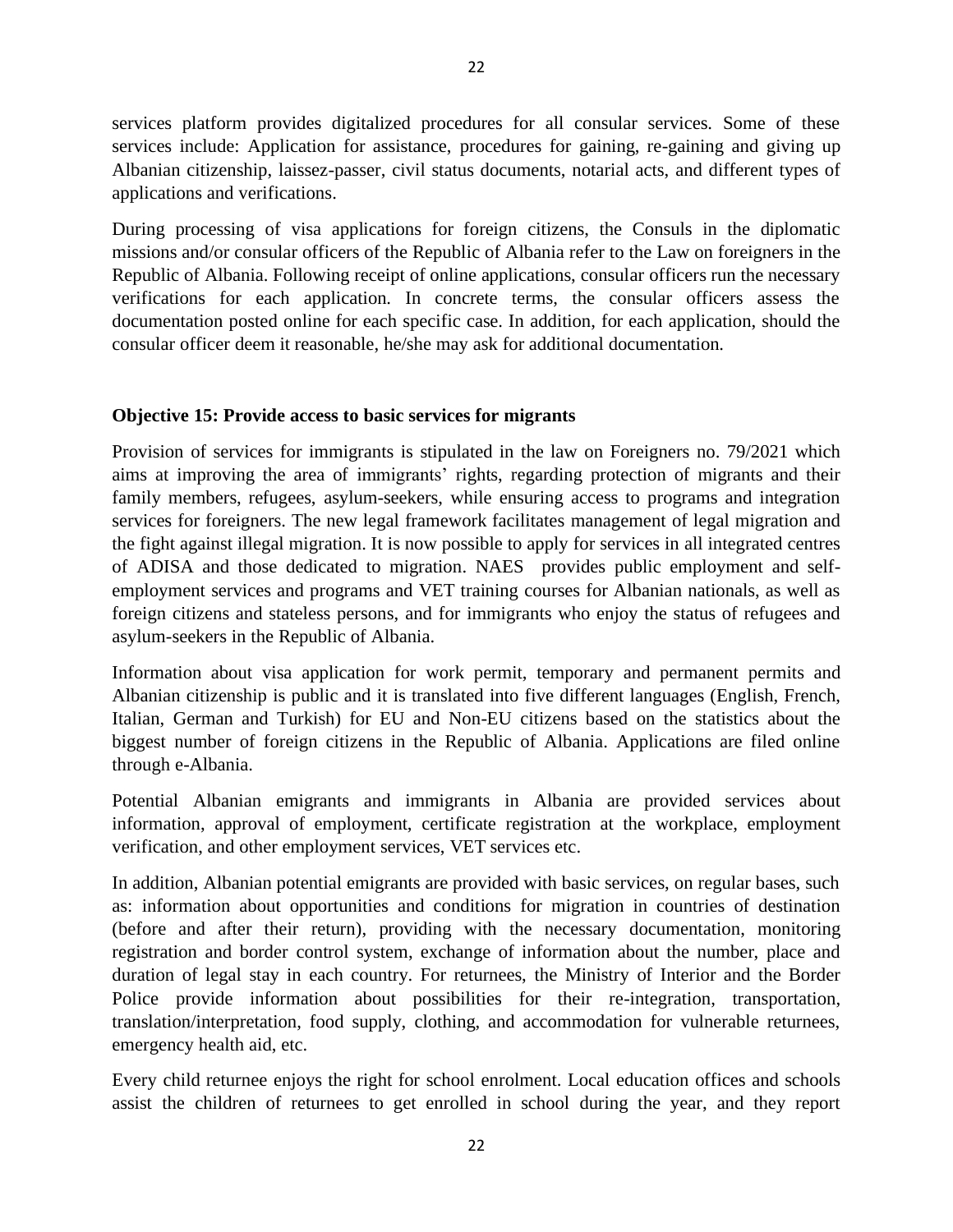periodically to the regional education offices, in January and in June. Children returnees are admitted in schools, even when they are in possession of incomplete documentation. In the course of 2019-2020 academic year, 220 children returnees were admitted in school. Schools provide social and psychosocial counselling services for children returnees in need of these services. Those schools which also serve the purpose of community centres provide extracurricular courses in Albanian language or in other subjects, and other programs or alternative after school courses. One such initiatives is the project "Let's do our homework". Education offices and schools cooperate closely with local government authorities and IOM, to facilitate their re-integration and to prevent re-emigration.

Law no. 111/2017 "On state legal aid" provides for state legal aid to foreign citizens or stateless persons who stay in the territory of the Republic of Albania and have been equipped with residence visa, in the territory of the Republic of Albania based on international ratified agreements by the Republic of Albania, or based on the principle of reciprocity. The same applies for asylum-seekers, persons that enjoy the status of refugees, persons in a process of appeal against administrative decisions and/or court rulings for refusal of application for asylum or revoking the decision for the refugee status, according to the legislation in effect about asylum in the Republic of Albania. In addition, in line with the National Strategy on Migration, the Ministry of Interior and the Ministry of Justice are working to ensure free legal aid for illegal immigrants.

Free legal aid is afforded to citizens through primary legal aid service, Legal Clinics at the public/private universities, and NGOs authorized by the Minister of Justice. Other measures provide for the review of the anti-discrimination legislation, with particular focus on women migrants, and implementation of specific measures for assisting migrants and women in the labour market.

The Foreigner Identification Number (FIN) generated by the FER system is yet to compatible with the online system (e-Albania) to access various services in Albania<sup>9</sup>.

## **Objective 16: Empower migrants and societies to realize full inclusion and social cohesion**

The National Strategy on Migration stipulates measures and actions to guarantee integration of migrants, such as: a comprehensive inclusive non-discriminatory framework that provides effective protection for the rights of migrants; identification of migrants as vulnerable group with the right to social assistance; improving social cultural and economic integration; clear guidance towards sustainable policies such as: citizenship and guaranteeing the legal status for members of the family etc. The "Law on foreigners" aims at improving the scope of rights of immigrants, in terms of protection of migrants and their family members. The law ensures access to integration programs and services for immigrants, better opportunities for information, and facilitated procedures for issuing residential visa, and institutional strengthening of services delivery for migrants. The law ensures compliance of its provisions with the rights and freedoms stipulated in

<sup>&</sup>lt;sup>9</sup> Recommended by UNHCR Albania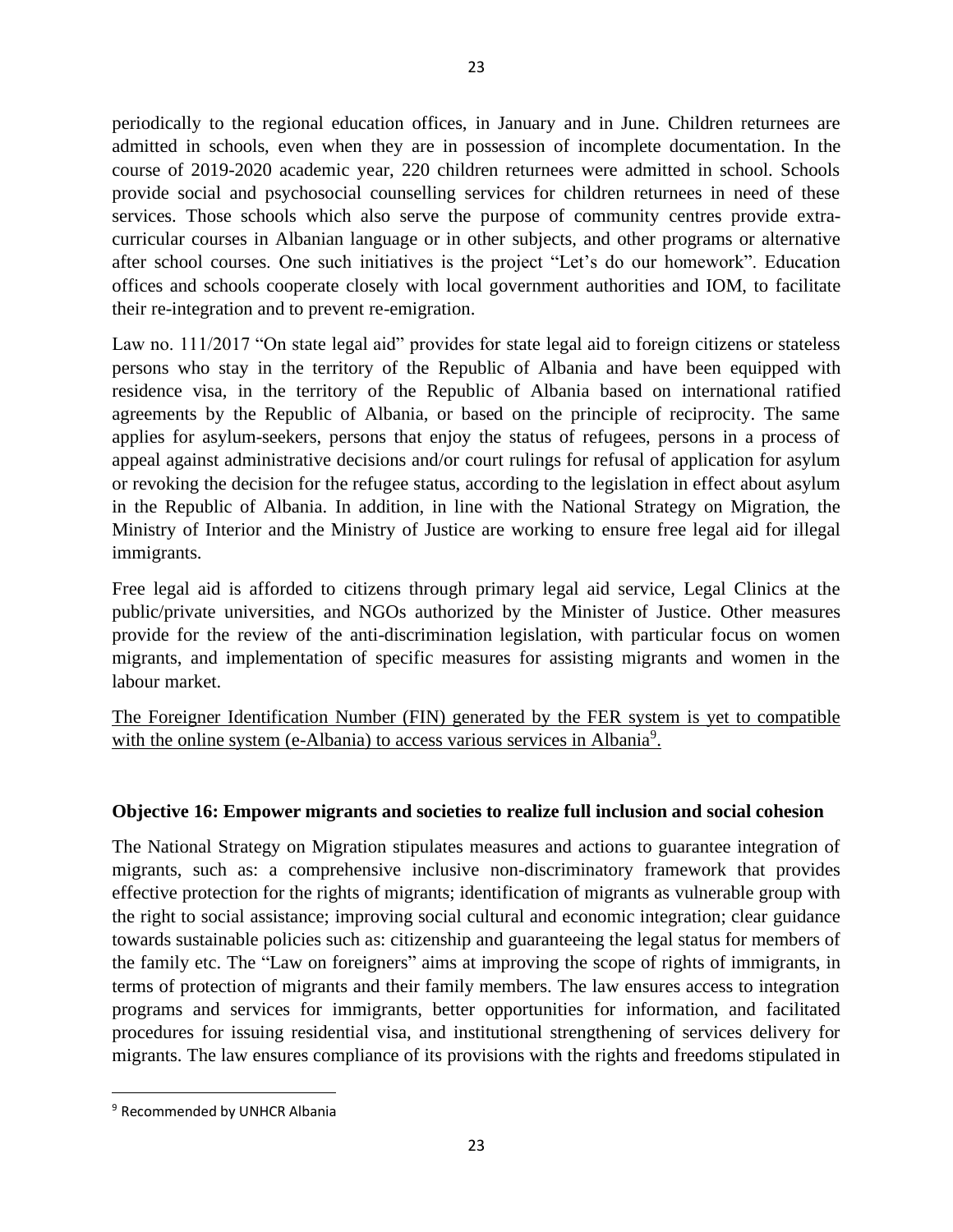the Constitution, and with international ratified instruments, in particular to ensure that its provisions are in compliance with the principle of the best interest of the child, principle of the right to family life, non-refoulement principle, and principle of due process.

Based on the normative acts of the Council of Ministers on Pandemic, applications for renewal of residence permits for foreigners outside the territory of the republic of Albania, and the new applications for being equipped with residence visa are accepted and processed through E-Albania. There is now less required documentation/paperwork, since the applicants could not obtain some documents that were initially part of the required whole set of documents.

The project for "Generating employment opportunities for asylum-seekers in Albania" was implemented during March 1 – December 31, 2021. The project was implemented by UNHCR and ILO, in cooperation with the beneficiary structures of MoFE. The Project's objective is to review the existing legislation in view of the integration of asylum-seekers and refugees in the labour market, and to come up with proposals for their fine-tuning. As part of this project it was provided for training of the staff of labour offices, social partners, and distribution of information leaflets about the rights and obligations of migrant workers.

## **Objective 17: Eliminate all forms of discrimination and promote evidence-based public discourse to shape perceptions of migration**

The Law On foreigners ensures the right of foreigners legally residing in the Republic of Albania to family life. This law establishes the rules for the exercise of this right, and the rights of members of the family accepted according to these rules. Responsible authorities for the implementation of the law are under the obligation to create conditions conducive to integration in the economic, cultural and social life of immigrants/foreigners with the right to residence in the Republic of Albania, according to the stipulations in the legislation in effect for the integration of foreign citizens in the Republic of Albania. In line with their competencies, public institutions shall cooperate with social partners, NGOs, and international organizations to promote and implement programs for integration of foreigners in society.

The law provides for public institutions and not-for-profit organizations in the scope of their activity to provide foreigners protection against any form of discrimination. Direct or indirect discrimination by legal public and private entities is forbidden at all times during the process of labour immigration.

In line with the guidelines of the EU and international law, during this period, the structures of the Ministry of Interior and those of the border and migration in the State Police have focused on the implementation of legislation in effect, and handling of migrants, with particular focus on prevention of stigma and discrimination of migrants, due to measures applied during COVID-19 response operations.

The Government of Albania through its responsible institutions has ensured to refugees and migrants, irrelevant from their legal status access to healthcare, other services and sensitive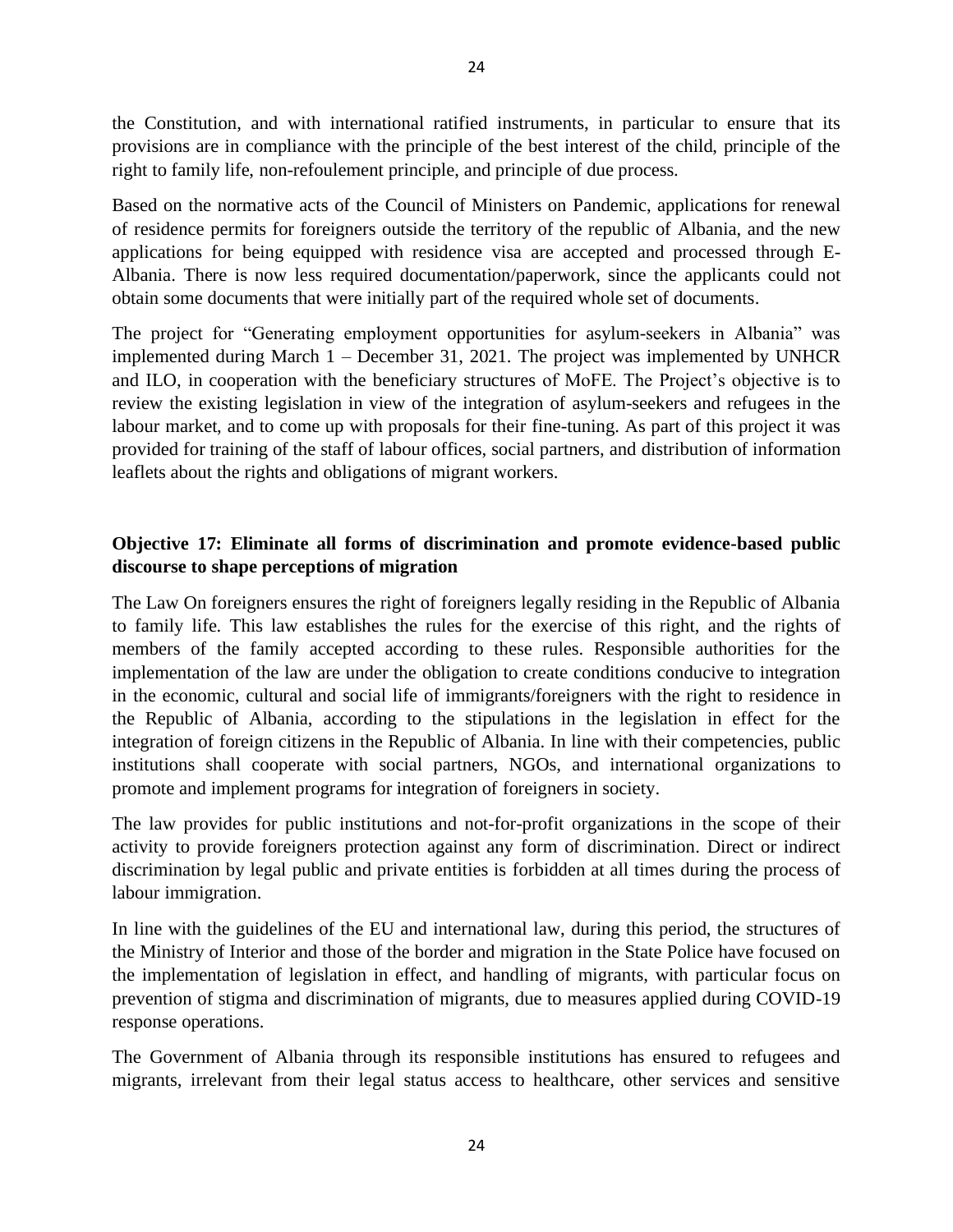information from the cultural and language perspective about how to prevent being infected and infecting others;

Public health institutions have already been briefed to take into account health risks related to displacement, and mobility, physical weakness, due to lack of food and health status, physical and mental stress, privations due to lack of shelter, food and clean water among refugees and migrants. Special attention has been paid to the change in public perception, due to Covid-19 Pandemic, and prevention of stigma and discrimination of emigrants during enforcement of restrictions of Covid-19 pandemic, offering them access to healthcare services and information about preventive measures against COVID. Regional offices of the Border and Migration Department have been cooperating with the health care services, to review and face particular risks of infection among emigrants, due to their movements in the country, difficulties in procuring the right food, clean water, accommodation, physical fatigue and mental stress. The Border and Migration Department monitors the situation of female migrants and foreign workers in Albania, and takes the necessary measures for their protection from exploitation and violence. Emigrants are part of the Contingency Plan.

Albania has participated proactively in the process of formulation of the Action Plan of the Council of Europe "On protection of vulnerable persons in the context of migration and asylum in Europe (2021-2025)". This Plan was developed by the Office of the Special Representative of the Secretary General on Migration and Refugees, (CoE), based on internal coordination and cooperation, dialogue and reactions/contribution of the CoE member countries. The plan adopted by the Council of Ministers of CoE has been shared with the responsible structures of the Ministry of Interior, and will serve as an instrument for addressing issues and aspects related to migration and asylum.

# **Objective 18: Invest in skills development, and facilitate mutual recognition of skills, qualifications and competencies**

Assessment of needs for different skills in the Albanian labour market was done through a study on "Skills needs assessment, 2017". In addition, NAES (former National Employment Service) manages a data registry for qualified registered Albanian job-seekers. The National Strategy for Employment and Skills and its Action Plan for 2019-2022 places development of skills as a priority for the development of the labour force and of the labour market. Furthermore, Albania recognizes the skills, qualifications and competencies acquired in foreign countries, starting from Level 2 (training course qualifications) up to Level 5 (qualifications obtained during 2 year study programs) of the Albanian Qualifications Framework; diplomas and grades from pre-university education in other foreign countries; BA and Master, PhD Diplomas from international universities.

The Ministry of Education, Sports, and Youth is in charge of developing and implementing policies that aim to attract the youth, be them Albanian citizens, from the Albanian diaspora, and foreigners with skills and qualifications. Some of the mechanisms in this context include: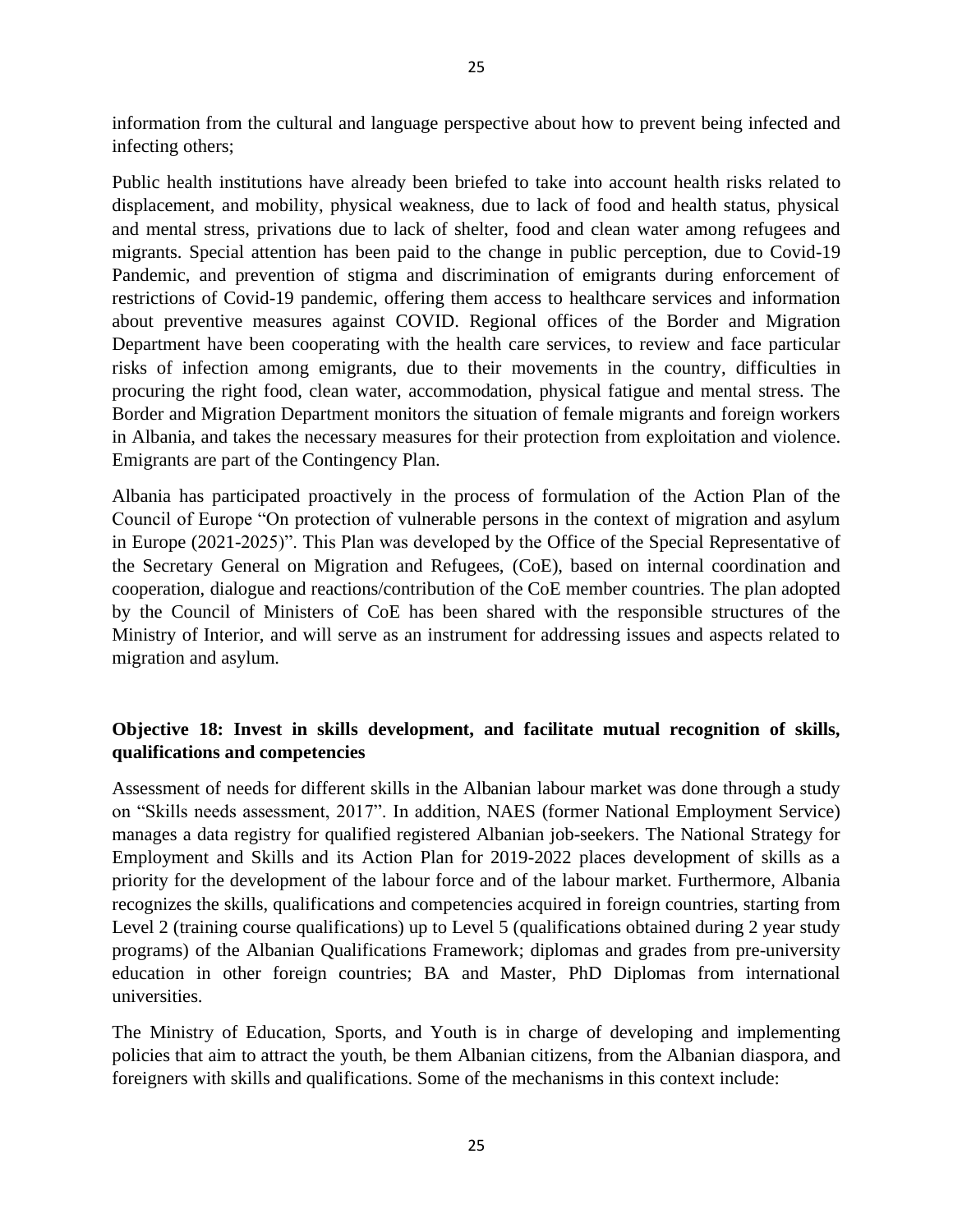The Excellence Fund which is a program for support for the outstanding Albanian students, with scholarships, for the studies of the secondary or tertiary education outside the country, in the world's finest universities, and for civil servants, provided they return to Albania;

For the institutions that operate in line with the Labour Code, recruitment in the relevant posts of the beneficiaries from the Excellence Fund takes priority. Beneficiaries of the excellence Fund are employed by ten Department of Public Administration, in line with the respective DCM for temporary employment of students of the excellence Fund in public administration institutions for the whole duration of the contractual obligation". (Excellence Fund has been cancelled in 2022)

The Ministry of Education, Sports and Youth (MoESY) is part of the Working Group that has worked on the formulation of the draft agreement for the recognition of academic qualifications in 6 countries of the Western Balkans (Albania, Kosovo, Serbia, North Macedonia, Montenegro, and Bosnia Hercegovina).

In the first quarter of 2021, the Working Group for the Agreement of the countries of Western Balkans about Recognition of Academic Qualifications has organized several online meetings, to discuss the Agreement of the countries of Western Balkans about Acknowledgment of Academic Qualifications. The meetings were chaired by RCC. Meanwhile, on May11, 2021 in Montenegro was organized the meeting of the Working Group for the Agreement of the countries of Western Balkans about Recognition of Academic Qualifications.

The National Program of Work Practice in the public administration aims to involve the participants in an integrated work experience, in cooperation with career professionals in the public administration, in order for them to benefit from the expertise which will impact their development of professional skills and acquaint them with how the public administration works. This program is being run by the Ministry of Education, Sports, and Youth, with the support of public administration institutions, and other public and non-public institutions, willing to have the interns.

On October 2, 2020 an agreement was signed between the representatives of MoFE of Albania and the respective Ministry in Kosovo "Cooperation Agreement between the Ministry of Finance and Economy of the Republic of Albania, and the Ministry of Labour and Social Welfare of the Republic of Kosovo, about labour mobility". Inter alia, this agreement aims at strengthening the relations among agencies that implement employment and VET skills policies, and at the exchange of best practices in the areas of employment, VET and migration, and employment of workers from each country in the territory of the other country.

# **Objective 19: Create conditions for migrants and Diasporas to fully contribute to sustainable development in all countries.**

The Council of Ministers adopted the National Strategy on the Albanian Diaspora and the Action Plan for 2021 – 2025. This document is aimed at fostering development of public policies for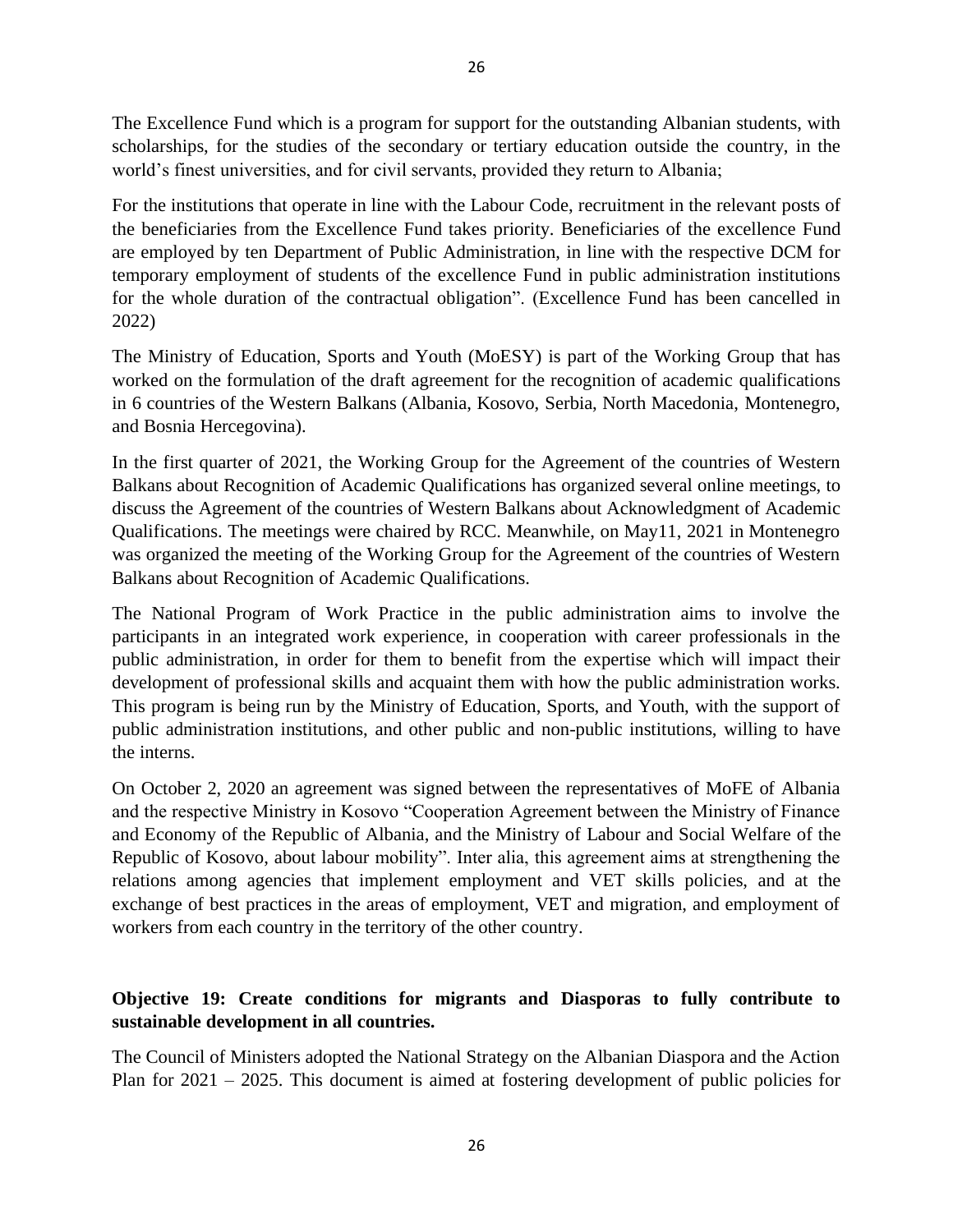involvement and inclusion, and contribution of Albanian communities outside the country, and for strengthening relations of Albania with the Albanian diaspora.

This is the second strategy that the government of Albania adopts to this end. In 2018, the GoA adopted the National Strategy for Diaspora, 2018 – 2024 which was the first document of its kind. Dynamic developments led to an expedited application, which brought about the need for review and update of this important document in the relations of the Albanian government with its Diaspora. The National Strategy for the Albanian Diaspora, 2021 – 2025 is a follow-up of the previous strategy, and served as the bases for the adoption of a new legislation and establishment of new specialized public institutions.

In the context of involving the Diaspora to contribute in the sustainable economic and social development there is now in place a Cooperation Memorandum between the Minister of State for Diaspora, the government of Albania, and the International Office for Migration (IOM) "For consultation on issues of common interest". Also, IOM is implementing a project for "Involvement of Albanian diaspora in the social and economic development of Albania" funded by the Italian Agency for Cooperation and Development (AICS). The project's objective is to contribute to strengthening commitment and enhancing contribution of Albanian communities outside the country in the development of the Albanian state through transfer of knowledge and economic skills. An important part of this project was also the program "Connect Albania", for increasing investments with the lobbying of the diaspora. In the context of this cooperation there is in place a mapping and profile exercise for the Diaspora in Italy (5 regions), France and Belgium, while there is in place the scheme for the support of institutions with qualified members from the Diaspora in the EU approximation process. This cooperation was instrumental as well during the process of the formulation of the new National Strategy for Diaspora and its Action Plan (2021-2025) which were effective starting January 2021.

In support of the re-integration of returned migrants, more work has been done to connect the returnees with the development of their local communities. Adoption of law no 38/2019 "On some additions and amendments to law no.139/2015 "On local self-governance" has led to improvements of the role and functions of the municipalities, in the area of the Diaspora and migration. The law provides for establishment of a special structure for diaspora and migration in the administration of services at the local level as part of the local self-governance administrative units. In addition, the responsible institutions have worked towards formulation and adoption of the Memorandum "For coordination of labour for the establishment of the administrative structure for diaspora and migration at the local government", among Ministry of Interior, Ministry for Europe and Foreign Affairs, State Minister for Diaspora (SMD) , Association of Albanian Municipalities and Association for local autonomy". These structures will assist in the delivery of information and qualitative services for migrants and the diaspora, in all Local Government units. In addition, assessment of specific needs of returnees with the view of their integration in the internal labour market is part of functional duties of the regional and local employment offices. Any Albanian citizen returning from migration appearing voluntarily at the Migration Windows in the labour office, will go through an assessment of re-integration needs, and following that he/she will be advised and/or referred to the respective structures. The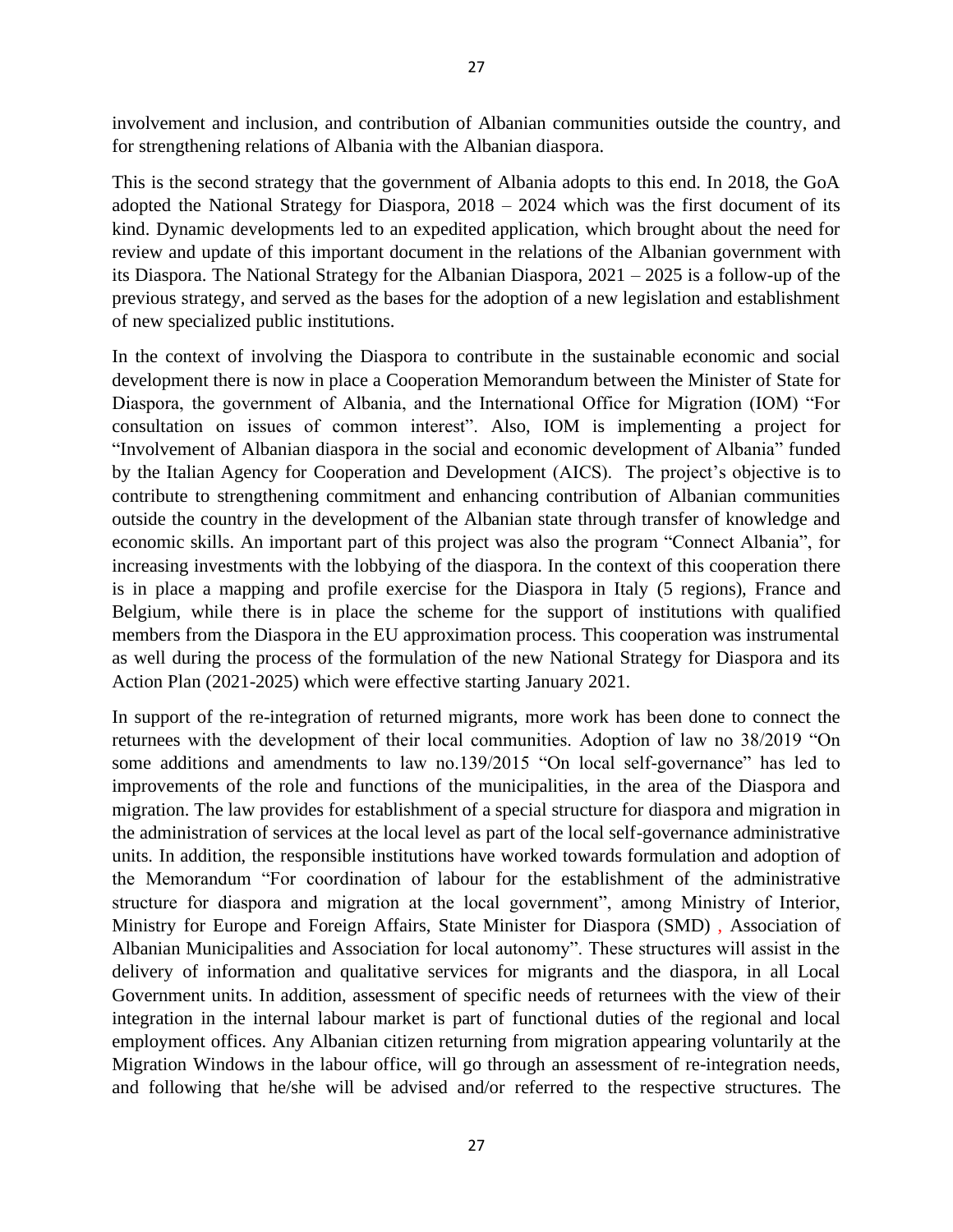Government of Albania, as part of its support measures for investments planned in 2021 has provided as assessment criteria the migrant status" as well, as a favourable criteria for support of investments for machineries/equipment for processing/packaging/standardization/labelling of olives, olive oil, medicinal plants and herbs, dairy products, establishment or reconstruction of facilities for purposes of rural tourism, investments in agro tourism in line with a business plan etc.

The law no. 15/2019, On employment promotion, together with the bylaws for new employment programs facilitates exchange of employment services for returnees in economic difficulties. The National Agency for Diaspora has built a database for professionals' associations in the diaspora which inter alia are considered as partners for policy consultation for re-integration of returnees in Albania.

The Albanian Development Fund for the Diaspora has established a professionals' network project. The Professionals network in the Diaspora Platform is a by-product of the project "Diaspora for Development", adopted by DCM no.611, of 17.10.2018. the Albanian Development Fund for the Diaspora, in light of providing assistance and support to the businesses from the Albanian community in the diaspora is implementing the project for the "Business Chamber of the Diaspora– Establishing and promoting diaspora investments in Albania" adopted by DCM no514, of 19.07.2019.<sup>10</sup>

IOM has implemented the program for the "Involvement/engaging the Albanian diaspora in the social and economic development of Albania" funded by the Italian government. The Program includes 3 components. The first component is focused on the support for the government of Albania in introducing initiatives for engaging/involving the diaspora. The second component is focused on facilitating the diaspora involvement in the development of the country through qualifications and skills. And the third component is focused on facilitation of diaspora engagement through investments.

## **Objective 20: Promote faster, safer and cheaper transfer of remittances, and foster financial inclusion of migrants**

With regard to legal and regulatory interventions in the remittances market, from the perspective of the Bank of Albania in the role of the market supervisory, and regulatory authority of the financial entities involved in the money transfer services, the main activities are focused on the modernization of remittances market, including money transfer services. Adoption of law no. 55/2020 "On payment services" will contribute to improving introduction of new innovative services in the market that will promote use of internet payments and e-commerce, and introduction of new actors in the market. With the view of promoting activities of new actors in the market, the Law aims to create a balanced fair playing field among these actors and the banks. The law will also assist in enhancing market competitiveness. Enhanced transparency and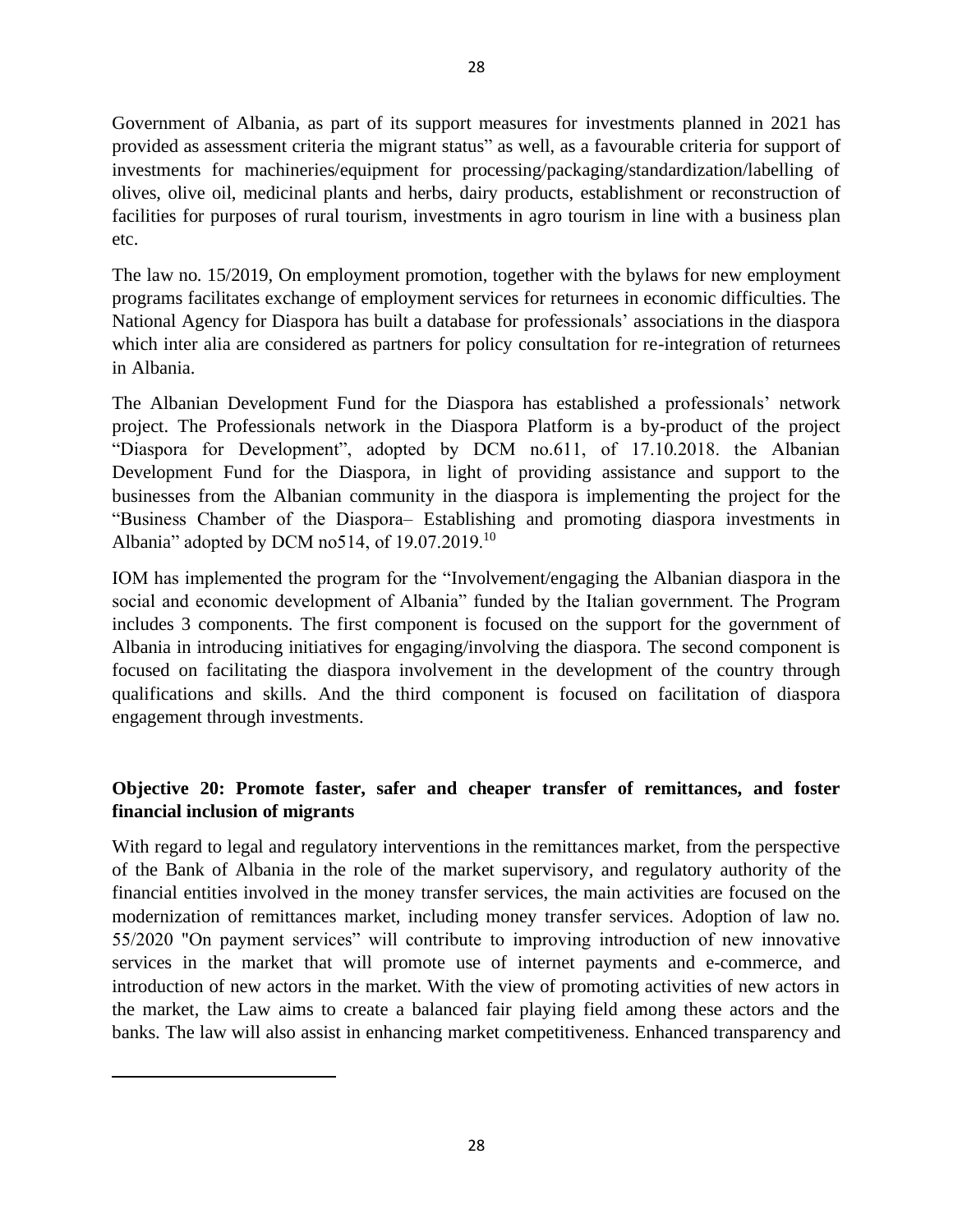regulation of consumer protection in the field of payments will help improve market efficiency and security, and consequently will support efficiency and safety of remittances placed in the Albanian market. The Bank of Albania, as of December 2019 has introduced the appropriate regulatory framework for opening current accounts online which will help migrants open accounts and manage their funds through internet payment services.

The Bank of Albania (BoA) is pursuing its work for diversifying legal channels for the transfer of remittances, which facilitates financial involvement of the population, increases savings and promotes productive investments that contribute to the sustainable development. Promoting epayments, to increase financial involvement of the population, including migrants and their families has been part of the focus of the work of the Bank of Albania, based on the projections of the National Strategy for the market for small transactions, 2018-2023. One of the objectives of this Strategy is the introduction of a modern national market, at the same safe and efficient based on a safe and efficient infrastructure which will contribute to the fast, cheaper and safer transfer of remittances;

The Bank of Albania has published "Pandemic and the Remittances" (February 2021. In this publication one may find articles, such as: (i) Accumulation of assets and debt of households in the host countries of the remittances: Evidence from the Survey on assets possession by Albanian households; (ii) the impact of COVID-19 pandemic on remittances in Albania; (iii) a statistical and empirical overview on remittances flow. The goal of the study of the Bank of Albania (2020) "Remittances and their impact on poverty in Albania" was to make an assessment of the impact of remittances in overcoming poverty in Albania, based on data and evidence from the Income and Living conditions in Albania Survey developed by the Bank of Albania in the course of 2019. The survey demonstrated that 23% of the Albanian households benefit from remittances, which is different for different household groups, and for different regions;

The survey on Income and living conditions is published every two years, with important contribution in understanding behaviour of households individually, but also of the household economy as a whole. Respondents include 2,500 Albanian households and are asked about their financial income and investments, and household income and expenses;

## **Objective 21: Cooperate in facilitating safe and dignified return and readmission, as well as sustainable reintegration**

Readmission from third countries is challenged by the need for rapid and effective identification and referral in the asylum system or closed centers, and return to the transit country.

The competent structure in charge of return/readmission is the Unit in the Border and Migration Department. At the same time, this Unit/sector is in charge of identification and securing documentation for the conduct of the process for return/readmission. In this process, the Department for Border and Migration cooperates with a number of institutions such as: Ministry for Europe and Foreign Affairs, Ministry of Health and Social Protection and the State Agency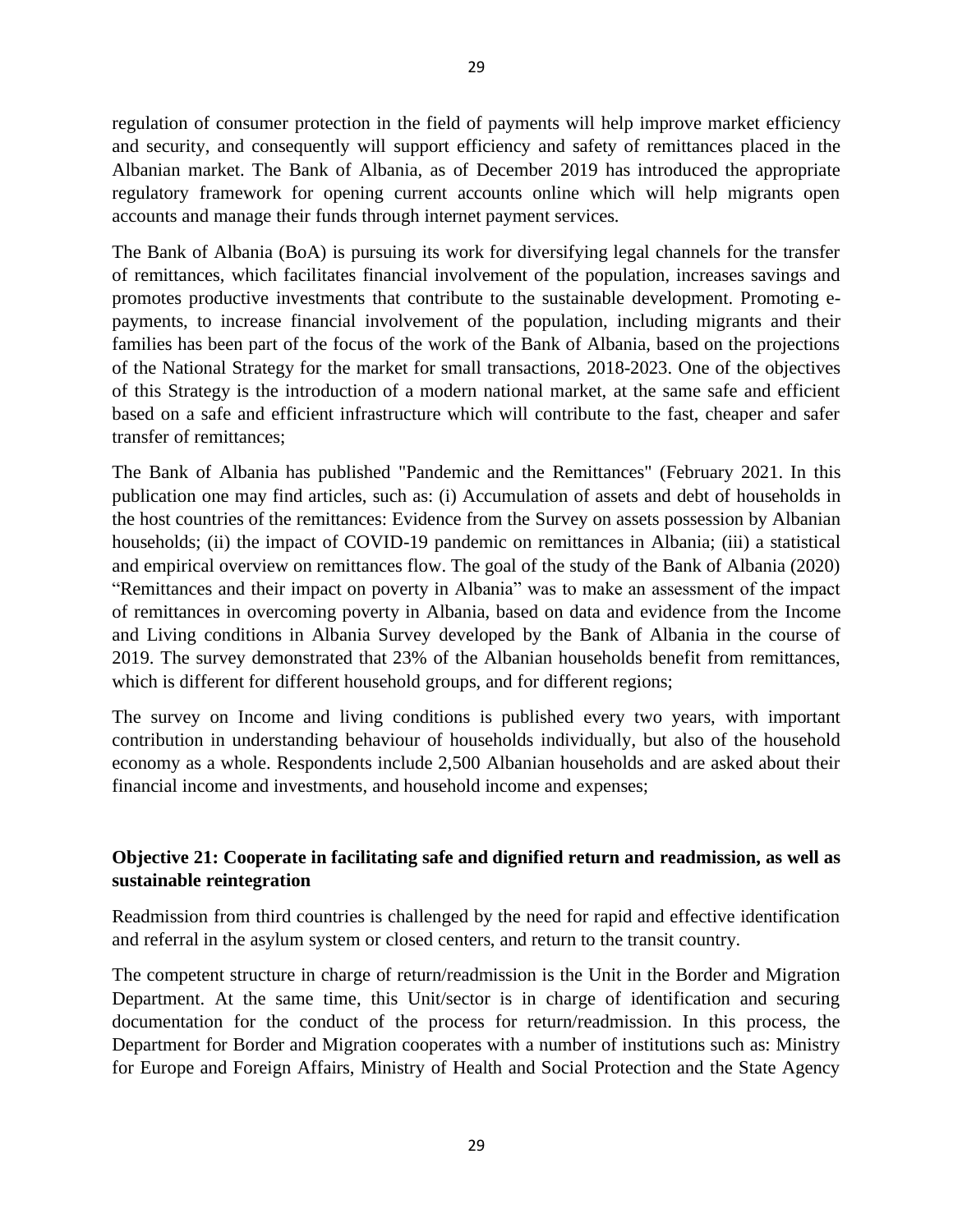for Child Rights Protection. The adoption in September 2020 of the National Action Plan on De-Institutionalization of children from residential care supported by UNICEF is a positive step.<sup>11</sup>

Re-admission agreement with the EU is being implemented at a satisfactory level. We have bilateral readmission protocols with almost all EU member countries, in line with article 19 of the above-mentioned Agreement. In this context, it is worth mentioning the cooperation with countries such as: Germany, Franca, Italia, Belgium, Sweden, Spain, Norway, etc. During the annual meetings of the Readmissions Committee of the EU- Albania ranked very highly about the serious commitment of the Albanian authorities in handling readmission requests or identification with readmission purposes.

Despite the ramification caused by COVID-19 pandemic, the border and migration authorities are continuing their close cooperation with European partners, and not only, to carry out the obligations deriving from readmission agreements or their protocols. Since several years now, the Albanian border police is accompanying the repatriation operations from air, organized by France, in coordination with FRONTEX. There is an increase in the exchange of information and readmission operations between the Albanian authorities and FRONTEX, in particular with regard to countries with growing flows of Albanian asylum-seekers.

IOM has provided continuous support to the government of Albania for the assisted volunteer return and reintegration of Albanian migrants, and for growing capacities for the assisted volunteer return and reintegration of foreign illegal migrants from Albania to their country of origin.

Priority has been given to obtaining the necessary information for potential Albanian migrants, monitoring the system of border control and registration, and provision of information about the rules and procedures of stay in different foreign countries. In order to contribute to the sustainable integration of Albanian returnees, the following measures apply: improving the legal framework, improving the institutional framework and enhancing institutional capacities. Free information, transportation and food supplies are available for vulnerable returnees.

# **Objective 22: Establish mechanisms for the portability of social security entitlements and earned benefits**

The Government of Albania has introduced mechanisms for the portability of social security entitlements and earned benefits by signing of bilateral agreements with many countries of destination, based on article 48 of the Stabilization-Association Agreement. Provisions of law no. 7703/1993 "On social insurance in the Republic of Albania" provide that social insurance covers: Albanian citizens and stateless persons, former Albanian citizens who live abroad, in line with conventions and bilateral agreements and the Regulation of the Institute of Social Insurance; and to foreign citizens and stateless persons who are working in Albania. A person who has been part of the mandatory social insurance scheme, who for reasonable cause and time

<sup>&</sup>lt;sup>11</sup> Information from UNICEF Albania.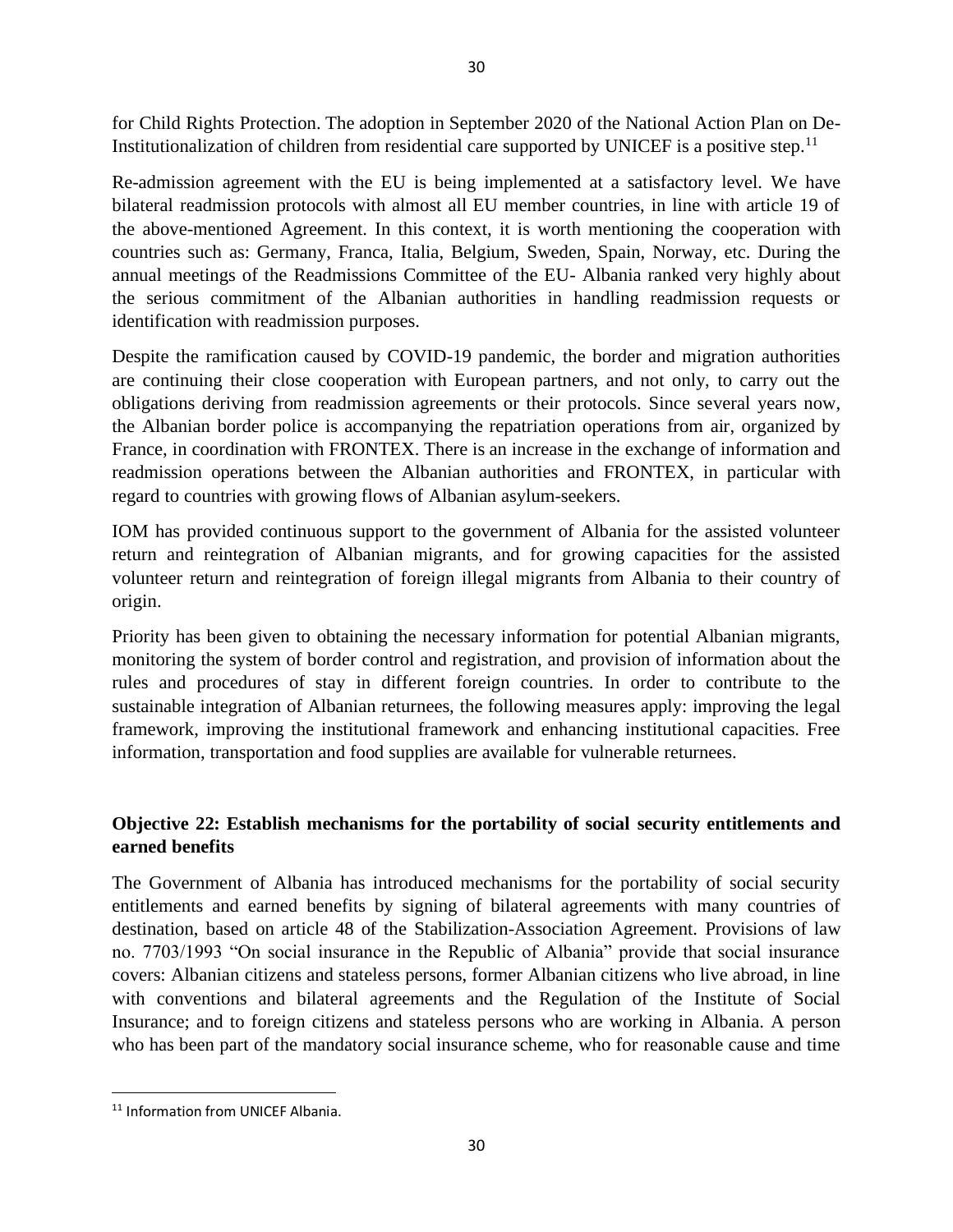can no longer be part of the scheme, may opt for insurance according to volunteer insurance/pensions schemes.

Volunteer insurance in Albania is also possible for the duration of university studies, provided that the person is paying contributions during this time, prior to the date of beginning of the right to acquire income.

The Social Insurance Institute is the institution in charge for collecting volunteer insurance contributions, and organizing awareness raising campaigns. To this end, posters and leaflets have been disseminated among all migrants wishing to purchase volunteer insurance policies in Albania.

The Labour Inspectorate provides information about the lesser informed foreigners about the opportunities and benefits from the national social insurance scheme.

## **Objective 23: Strengthen international cooperation and global partnerships for safe, orderly and regular migration**

The Government of Albania has been intensively cooperating with the Prague Process Secretariat, for the coordination of work and ensuring participation of Albanian officials in regional and international activities of this process, in line with annual agenda/calendar of activities.

In addition, there is ongoing cooperation with Budapest Process Secretariat- Partnership for Migration in the Silk Road, for the coordination of work and ensuring participation of Albanian officials in regional and international activities of this initiative.

Albania is an active participant of MARRI Initiative introduced in Tirana in 2004, and during June 2017 - June 2018 had its Presidency. The Government of Albania is working for the adoption of a common regional approach with the countries of the Western Balkans in its activities. In the course of 2021 Albania has participated in MARRI activities, such as MARRI Forum, meetings of the Working Group for the Legal Framework Reform, MARRI. In addition, there is an ongoing excellent cooperation with international organizations such as: IOM, UNHCR and GIZ, in the area of migration management and governance, and with Europol and its representative in Tirana.

Albania has its contact person in the Network of Contact persons for Migration, of the Council of Europe, whose role is to facilitate exchange of information and best practice in handling migration issues.

The Government of Albania has taken the necessary measure to enhance cooperation and exchange of information, in particular with countries affected by abusive Albanian asylumseekers, and has intensified operations for the readmission of Albanian citizens, in cooperation with FRONTEX, with Albanian escort. Contact officers in the foreign embassies and the Albanian police officers in the embassies in of reign countries keep in regular contact for purposes of information exchange.